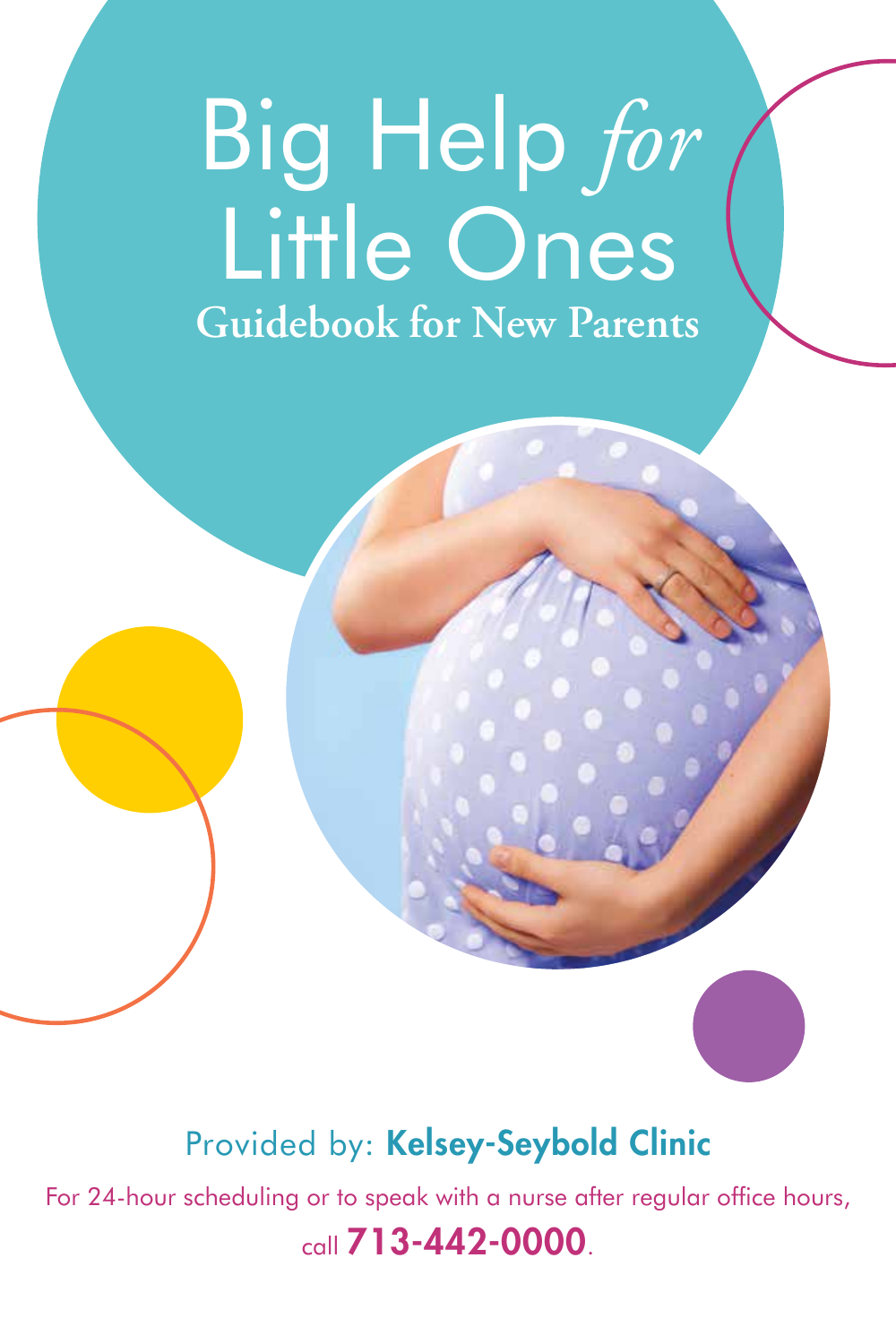*Congratulations*

## on the Birth of Your New Baby!

No other baby is quite like yours, though all have some common needs. We have provided this guidebook to help you feel more confident in caring for your newborn.

Parents can feel closer to their newborns by spending time with their babies. Your baby sees human faces almost immediately after birth and recognizes your individual voice by 3 days old. Cuddling, soothing, rocking, and personally caring for your baby are enjoyable to the infant and promote your baby's mental and physical development.

It is best to keep your baby near you, instead of in the hospital nursery, so that you can learn her feeding cues and feed her as soon as she wakes. Studies show that moms are able to get as much sleep with baby in the room as when baby is kept in the nursery and their sleep is more restful with baby nearby. Babies sent to the nursery may be crying before they are returned to you, because early feeding cues are quiet. It is harder to latch an upset baby than one who is just beginning to cue.





### **Contents**

2........Congratulations 5........Important Facts 6........Breastfeeding 12......Bottlefeeding 13...... Vitamins and Minerals **14......**Stools 14......Crying 16......Shaken Baby Syndrome 18...... Well-Baby Visits 19......Safety 21......Emergency and After-Hours Calls **22......**Fever **23......** Jaundice 23...... Your Baby from Head to Toe 27......Girls 27......Boys 29......Circumcision 29...... Having Fun with Your New Baby **31......** Simple Toys to Make or Buy **32......** Start Early to Choose Your Babysitters and Day Care 32......Choosing a Day Care Center 37......Choosing a Child Care Provider or Nanny 40......Schedule of Immunizations and Well Visits 41......Important Reminders 42......Newborn Health Record

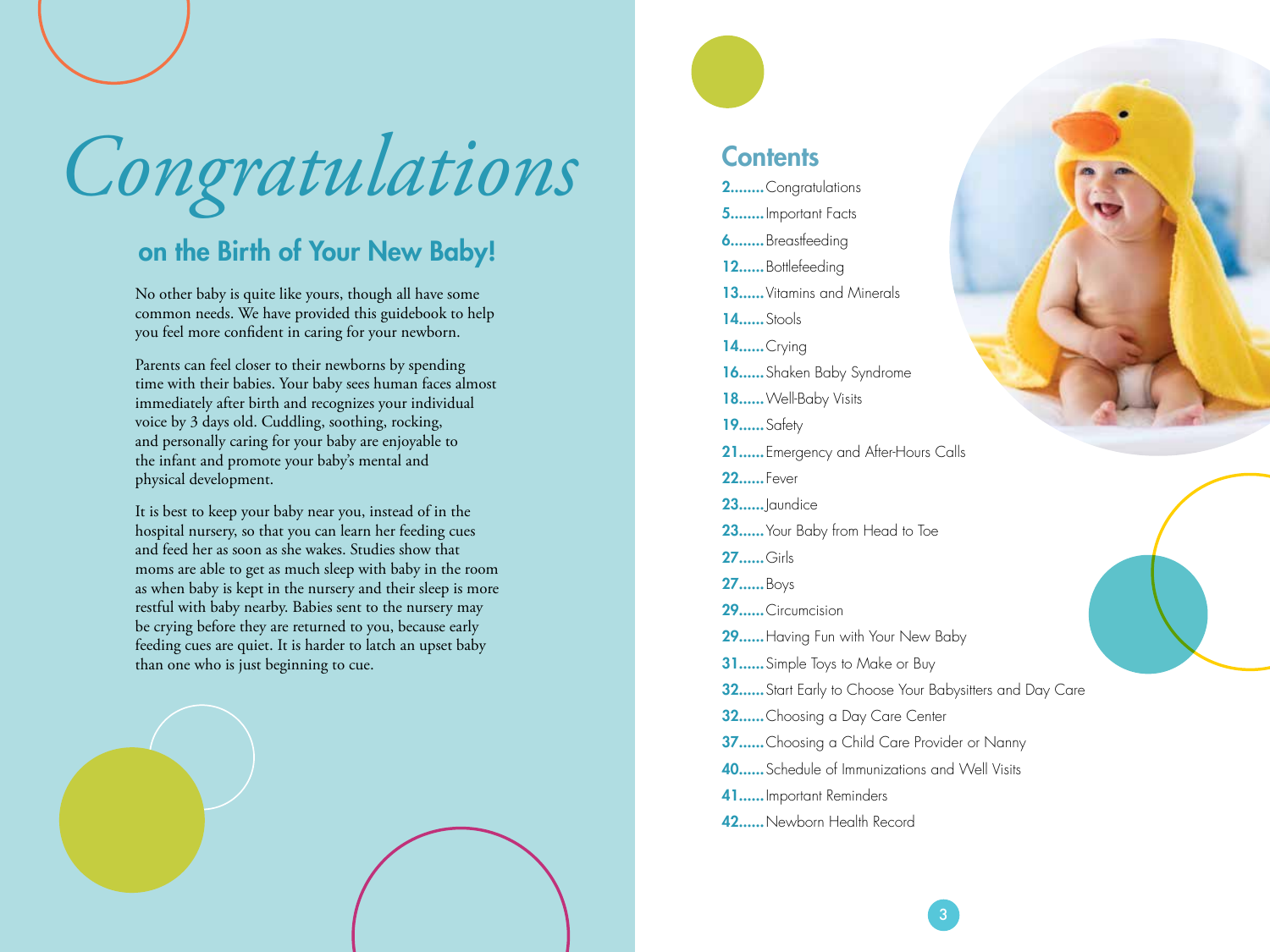## Kelsey-Seybold Pediatric Locations

## *All Locations Accept New Patients!*

#### Baytown Clinic

*713.442.1240 6300 Garth Rd., Suite 200 Baytown, Texas 77521*

Berthelsen Main Campus *713.442.0000 2727 W. Holcombe Blvd., Houston, TX 77025*

Clear Lake Clinic *713.442.4300 1010 South Ponds Dr., Webster, TX 77598*

#### Conroe Family Medicine

*7I3.442.6661 690 South Loop 336 West, Suite 222 Conroe, Texas 77304*

#### Cypress Clinic

*713.442.4000 13105 Wortham Center Dr. Houston, TX 77065*

### Fort Bend Medical and

Diagnostic Center *713.442.9100 11555 University Blvd., Sugar Land, TX 77478*

Katy Clinic *713.442.4100 22121 FM 1093, Richmond, TX 77407*

Kingwood Clinic *713.442.0427 25553 U.S. Highway 59, Porter, TX 77365* 

#### Meyerland Plaza Clinic

*713.442.3222 560 Meyerland Plaza Mall Houston, TX 77096* 

### Pasadena Clinic

*713.442.7100 5001 E. Sam Houston Pkwy. Pasadena, TX 77505*

#### Pearland Clinic *713.442.7200*

*2515 Business Center Dr., Pearland, TX 77584*

#### Sienna Plantation

*713.442.6700 7010 Highway 6, Missouri City, Texas 77459* 

#### Spring Medical and

Diagnostic Center *713.442.1700*

*15655 Cypress Woods Medical Dr., Suite 100 Houston, TX 77014* 

#### Summer Creek Clinic

*713.442.2000 8484 Will Clayton Pkwy., Humble, TX 77338* 

#### Tanglewood Clinic

*713.442.2400 1111 Augusta Dr., Houston, TX 77057*

#### The Vintage Clinic

*713.442.1500 10701 Vintage Preserve Pkwy., Houston, TX 77070*

#### West Grand Parkway Clinic

*7I3.442.4222 2510 West Grand Parkway North Katy, Texas 77449* 

#### The Woodlands Clinic

*7I3.442.1800 106 Vision Park Blvd., Shenandoah, Texas 77384*

Hospital Pediatricians *713.442.4850*

For a complete list of pediatricians and their bios,

#### go to kelsey.seybold.com.

*Kelsey-Seybold accepts most major insurance plans.*



#### Important Facts

- Feeding is not only for nutrition, but also for cuddling and loving. Hold baby skin to skin!
- Washing your hands with soap and water before handling your newborn will help reduce the number of infections your baby encounters in the first few months of life.
- In general, you should not give extra water to your baby; breast milk and formula contain adequate water.
- "Wet burps" or spitting up after feeding is often normal. This will decrease as babies get older. Babies who spit up a lot may be eating too rapidly, might be overfed, or both. Frequent spitting up during the first two days is common.
- Sucking is one of the strongest reflexes in infancy. Babies suck not only from hunger, but also to calm themselves. This is normal. If you choose to use a pacifier to satisfy the baby's need to suck, please use a one-piece pacifier for safety reasons and postpone use until after your milk supply is well established (around one month of life). Nursing often in the first few days helps you make a good milk supply and helps baby get more nutrition.
- Hiccups are normal and often occur multiple times per day, frequently after a feeding.
- Babies normally sneeze frequently in the newborn period either to clear their noses of dust, lint, or mucus or as a normal infant reflex to bright light or a breeze.
- In the first few days of life, many babies have little red spots that often have a slightly raised center (they resemble flea bites). These spots disappear and reappear elsewhere. This rash (erythema toxicum) resolves itself on its own but worsens with warmth or friction.
- Many babies' skin will peel, especially on their hands and feet. Sometimes the skin is so dry cracks will develop. Moisturize your baby's skin with a dyefree and perfume-free lotion or one that is made specifically for babies with sensitive skin.
- Many newborns' hands and/or feet are often bluish or purplish in cooler environments for several weeks (acrocyanosis). If the baby is warm but keeps blue hands and feet, check with your doctor.



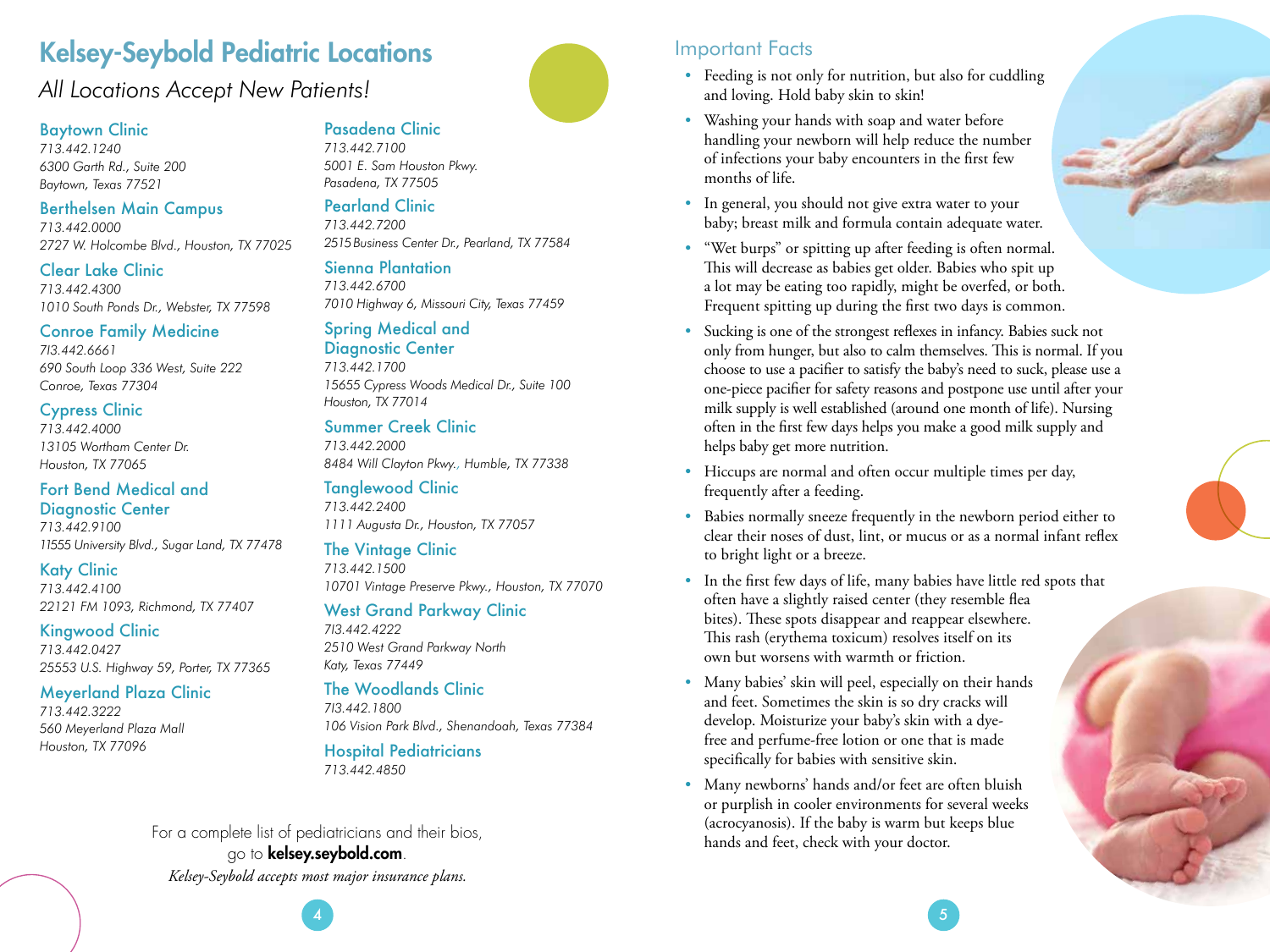## **Breastfeeding**

Breastfeeding provides ideal nutrition for newborns and fosters a close relationship between mother and

baby. After delivery, nursing stimulates contraction of the uterus and helps it return to its normal size quicker. Other advantages of breastfeeding are that it is convenient, economical, and always the right temperature. Breastfeeding also reduces infections and illnesses in infants. Studies have shown breastfeeding decreases allergies, Type 1 diabetes, high cholesterol and obesity and promotes the best development of your baby, leading to higher IQs. Breastfeeding also is healthier for mom, helping with postpartum weight loss and reducing heart disease and diabetes risks.

### **Getting Started**

Usually, the best time to begin nursing is while you are still in the delivery room. A nurse will assist you with positioning the baby. Gently stroking the baby's cheek closest to your breast will stimulate the rooting reflex and help him or her latch onto the breast. For efficient sucking, the baby needs to grasp both the nipple and the areola (the pigmented area around the nipple). To take your baby off the breast, insert your finger into the baby's mouth to break the suction. Simply drawing the nipple away will irritate the nipple.

Hold your baby skin to skin (with mom's covers pulled up over baby's shoulders and a hat on the baby) as much as possible in the first few days after birth. When babies are sleepy, this allows more frequent practice in latching, increases mom's hormone levels for better milk production, and keeps babies warm. During the first several days, your breasts will secrete yellowish fluid called colostrum, which is high in protein and contains antibodies and white blood cells to prevent infection, prebiotics and probiotics, and other substances that mature the baby's intestines and get them ready for food. **The first two days are important for practicing the latch, not for infant nutrition. Painful latches should be addressed and corrected during these two days.**

Go to **firstdroplets.com** for additional resources on getting started with breastfeeding.

### Supplemental Feedings

During this time, you may wonder about giving formula to your baby after nursing. **Supplemental feedings in the first few days can interfere with developing good latching skills in mother and in baby. In addition, regular nursing at the breast is critical to ensure adequate milk production.** Supplementation with formula usually isn't needed unless the infant is losing too much weight or your milk production is delayed or unusually limited (see below). Supplemental feedings, if medically necessary, should be limited to 15 mL (1/2 oz). This amount is sufficient in the first two days after birth, even for babies fed in the nursery, as larger feedings will discourage frequent practice of latching. It is best to offer supplements by spoon or syringe rather than a bottle and nipple.

### Infant Feeding Frequency

Keep your baby at the bedside as much as possible so you can latch the baby at the first sign of interest. It is much harder to latch on a frustrated, crying baby than one who is just waking up and sucking on his or her hands. Healthy term infants (over 37 weeks and at least 5 lb 8 oz) are not at risk of low blood sugar, starvation, or dehydration in the first 72 hours after birth. (This does not apply to infants of insulin-dependent diabetic mothers or infants over 4 days old.) Babies are born waterlogged, with sugar stored in their livers and a special kind of fat to last until the milk comes in.

Normal infant feeding issues in the first 48 hours that do NOT indicate a need for formula feedings include:

- Sleepiness and/or failure to wake to feed up to six hours since last latch, especially in the first 24 to 48 hours after birth.
- Failure to sustain latch or stay awake once latched. There is no minimum feeding duration in the first 48 hours; at least four successful latches should occur daily. Keep baby on until he falls off.
- Feeding frequently and increasing duration of the feedings before mom's milk is in (especially 24 to 72 hours after birth).

As the baby and you improve in latching skills, and the baby becomes hungrier, nursing will become more frequent and more prolonged. This increased nursing time increases your hormone levels and helps to bring in your milk. The baby's hunger and frequent or prolonged nursing will also help prevent you from becoming engorged once your milk comes in. **Supplemental feedings on the third day of life increase the chance that baby will be asleep and too full to feed when your milk comes in, and your breasts will become engorged – making it harder for the baby to latch onto the breast. Keep supplemental feedings, if needed, to 25 ml or less and after day three.**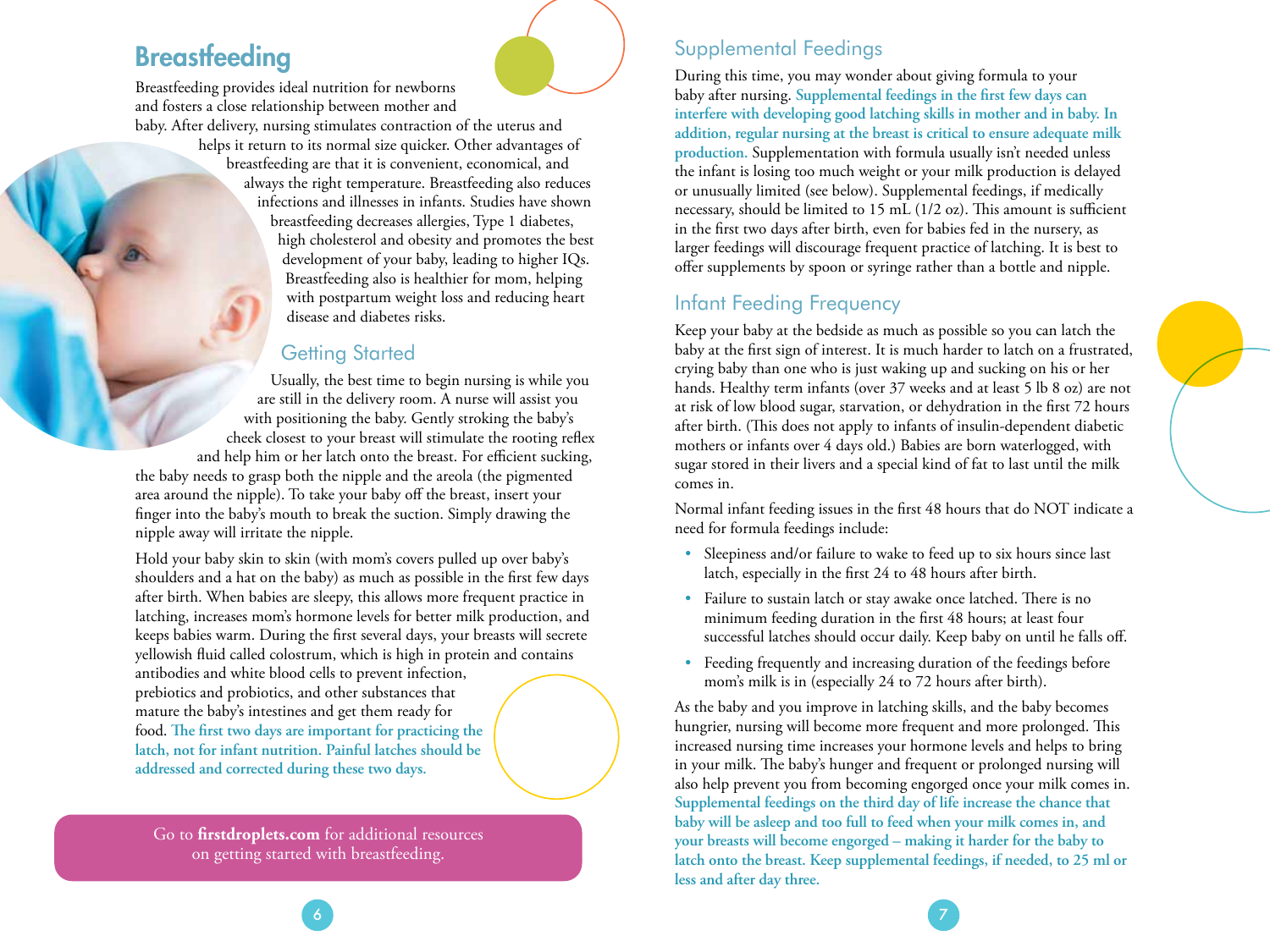Dehydration rarely occurs before 72 hours and is defined as a weight loss from birth of more than about 10% for vaginal births and 12% for sectioned babies. A 3 kg (6 lb 10 oz) baby can safely lose up to 300 g or 10 oz. A sign that a baby may not be getting enough calories is the strong presence of ketones, which smell like fingernail polish remover, in the baby's breath. Babies with 10% – 12% weight loss or ketones in their breath and dry lips need supplementation if mother's milk is not already in or if they are not transferring milk from the breast well. These babies may need to be supplemented 30 ml (1 oz) or more of expressed breast milk or formula after every breastfeeding until mom's milk is in. These babies also need close follow-up to determine when to stop or increase supplementation. Supplements can be given by a non-nipple method to preserve a good latch.

Sometimes breastfed babies develop a painless sucking blister in the center of their upper lips. This will resolve itself without treatment. If mom's nipples are raw or blistered, she needs help assessing and improving the latch urgently.

Individual help and classes on breastfeeding are available at many

hospitals and through your Kelsey-Seybold pediatrician. You can call the **U.S. Heath and Human Services Breastfeeding Helpline** at **800-994-9662** (for the hearing impaired, the TDD number is 888-220-5446) or your local La Leche League. You can also find a lactation consultant at **halcea.org** or **ilca.org**. Low-cost consultation is available at the Lactation Foundation as well: **713-500-2800**, option 1.

#### Feeding Patterns

Offer both breasts at each feeding, alternating the breast you offer first. Most newborns need to be fed eight to 12 feedings per 24 hours. Make sure the baby drains the first breast well before switching to the other side. The fat content of breast milk is lower at the beginning of the feeding (foremilk) and is much higher at the end (hindmilk). Spoon feed or syringe feed breastmilk early on.

Babies often "cluster feed" – feeding constantly for a few hours, then sleeping three to four hours. As a general rule, feed your baby when he or she seems hungry. While you are in the hospital, it will be easier to do this if you keep the baby in your room as much as possible. By 4 to 6 weeks old, most babies will settle into a more regular feeding pattern and may sleep longer stretches at night.

Many mothers choose to combine breastfeeding and bottle feeding of expressed milk.

Exclusive breastfeeding for the first two weeks will help establish nursing. A baby must learn how to breastfeed, which takes practice. The baby needs to suck for approximately two minutes before the "let down" of milk occurs. Introducing the bottle too soon interferes with the baby's learning to wait for the "let down" and may cause the baby to refuse to take the breast. Your baby's doctor can discuss with you when you can introduce supplemental expressed breast milk. Watch the excellent videos at **firstdroplets.com** on how to best express your milk and increase your supply.

A healthy, full-term baby who is breastfeeding well at least eight times a day should not need any feedings other than the mother's milk. Breast milk is the complete food for your baby through 6 months old, and breastfeeding should continue ideally into the second year of life. Although most infants are unaffected by their mother's diet, in some cases, ingredients or foods such as caffeine, spices, and sometimes dairy products may make a baby colicky (gas pain accompanied by crying and fussiness). If you notice your baby is repeatedly colicky after a particular food, then remove it from your diet.

### Signs Your Baby Is Getting Enough Breast Milk

- Your milk "comes in" between the second and fourth days of breastfeeding (your breasts feel firm and full).
- Your breasts feel full before a feeding and softer after the feeding.
- Your baby latches on well and the latch tugs but doesn't pinch or damage your nipples.
- You are breastfeeding your baby every two to three hours (at least eight times in a 24-hour period).
- You can hear or see your infant swallowing during feedings.
- Your baby seems satisfied and is no longer hungry after breastfeedings.
- Your baby has at least one wet diaper on the first day of life, two on day two, three on day three, and at least six diapers by day six.
- By day four, your baby's stools become yellow, seedy, and somewhat runny or mucoid.

8 ) and the set of the set of the set of the set of the set of the set of the set of the set of the set of the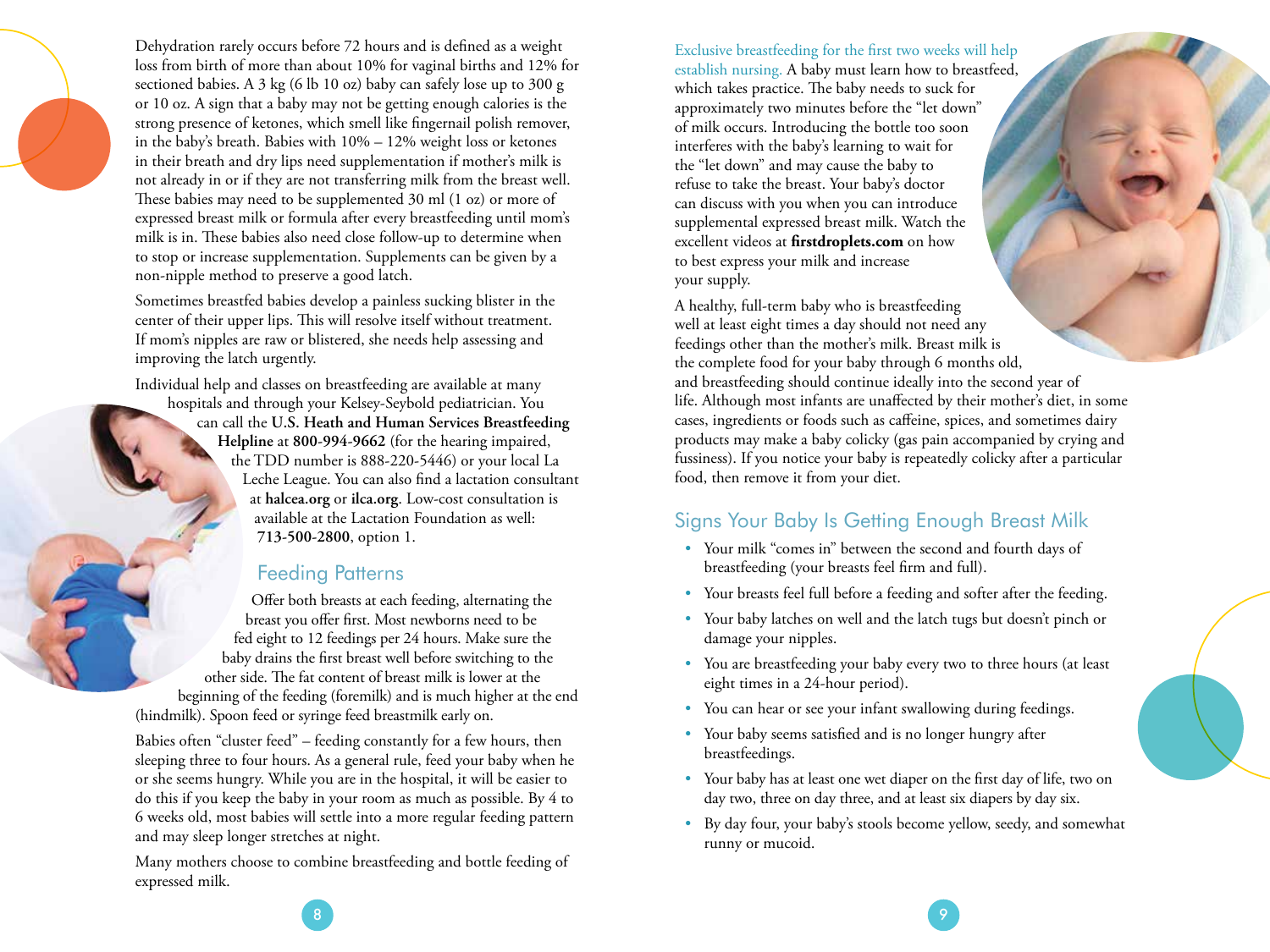#### Breast Care

Although some nipple soreness is to be expected initially, if the baby is properly latched on, pain should be limited to the first few tugs at the breast and then subside. Proper breast care will help minimize problems. Allow nipples to air dry when possible. Replace damp bra pads promptly. If your nipples become cracked or raw, or if your breast becomes inflamed, contact a lactation consultant or your obstetrician.

After several days, you may notice your breasts have become full and uncomfortable. This means your milk supply is becoming plentiful. If your breasts are too engorged, it is difficult for the baby to latch on. A warm shower followed by manual expression or brief pumping of some milk to soften the breast before feeding usually helps the baby latch on more easily.

#### Expressing Your Breast Milk

Depending on your situation, you may need to express your breast milk. If your baby is unable to breastfeed due to prematurity or illness, or if you work outside the home or go to school, a hospitalgrade electric breast pump is recommended. If you only need to pump occasionally, a hand pump or small battery pump may suffice.

Successful pumping requires patience. It's important to relax. Visualize your baby breastfeeding well and don't keep checking how much you've made.

Placing warm compresses on your breasts for a few minutes before expressing or pumping can help your breast milk let down, as can massaging, stroking, or gently shaking your breasts before expressing. Combining hand expression with pumping is the most effective. Watch instructional videos at **firstdroplets.com** to guide you.

### Storing and Handling Breast Milk

Pumped/expressed breast milk is best stored in glass or special containers/ bags that are made for collecting and storing milk. Regular baggies or disposable bottle liners should not be used. Make sure your hands are clean and dry before handling expressed breast milk. Avoid touching the insides of the storage container. It is often better to store milk in smaller amounts  $(2 - 4 \text{ oz})$ . If needed, you can always warm up or thaw additional milk. Label all containers with the date and number of ounces prior to storing.

Expressed breast milk can be safely kept at room temperature for four hours if it's in a clean, covered container. If not fed to the baby, this milk should be refrigerated or frozen. Pumped or expressed breast milk can be safely stored in the refrigerator for up to four days.

For optimal quality of frozen breast milk, experts recommend chilling the milk in a refrigerator for one to two hours prior to putting it in the freezer. However, breast milk should not be left in the refrigerator for more than six hours prior to freezing. If one to two hours of chilling is not possible, breast milk can be frozen right after expression. Frozen breast milk can be stored in a regular freezer (bottom, top mount, side-by-side, or stand-alone freezer) for six months as long as the milk is stored away from the door. Milk can be stored in a deep freezer with a consistent temperature of 0°F for 12 months. However, breast milk kept in a freezer compartment inside a refrigerator can only be stored for two weeks.

Thaw frozen breast milk in the refrigerator or under cool, running water. Heat refrigerated or thawed milk under warm, running water or in a bottle warmer. If warm, running water isn't available, milk can be warmed in a pan of water that was heated on the stove. Milk shouldn't be warmed in boiling water or directly on a stove.

> $240$  $13/12/15$  / 14.00%

NEVER microwave breast milk because that can destroy some of the beneficial components of breast milk and create hot pockets of milk that could potentially burn your baby. Use the milk within two hours after starting a feeding and then discard the unused portion.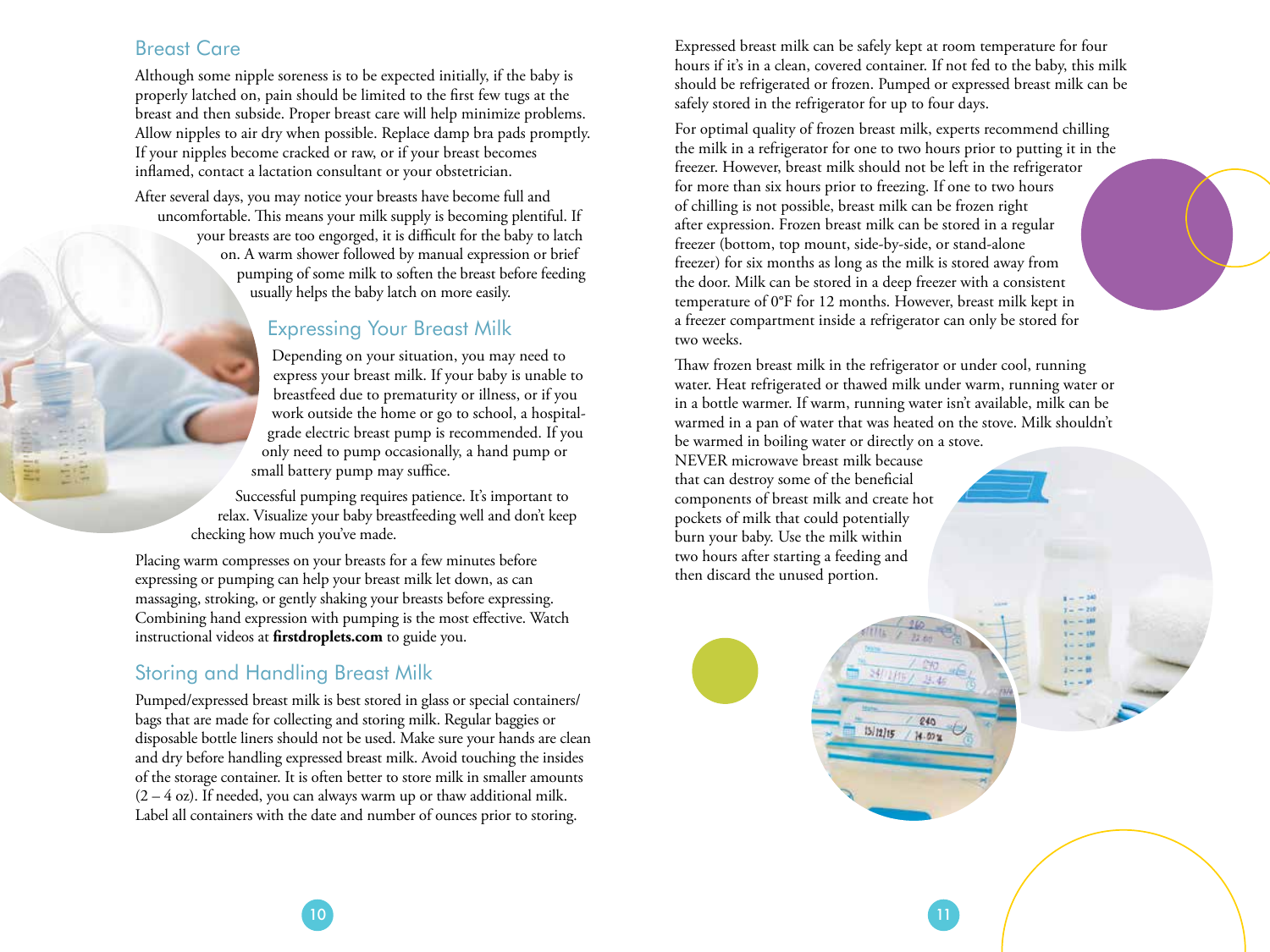## **Bottlefeeding**

Mothers who choose not to breastfeed may feed expressed breast milk by bottle. Infant formula, while providing good nutrition for babies, does not have hundreds of other components found in breast milk and does not support the baby's immune system to prevent infection and allergies the way that breast milk does. Diabetes, obesity, and several other chronic diseases are more common in formula-fed babies. Formulafed babies, in general, also test lower on intelligence and development tests by three to five percentage points.

Breast pumps are usually covered by insurance and may be rented or purchased to make the feeding of breast milk possible for your baby. If you choose to feed formula, particularly if your family has a history of allergies, eczema, or other health conditions, discuss your options with your pediatrician.

Formula, if necessary, must be prepared correctly for your infant. Be sure to follow the mixing instructions exactly. Sterilization of bottles isn't essential if a dishwasher is used (hot rinse or heat dried) and the bottle and nipples are thoroughly washed. Otherwise, sterilize bottles and nipples until the baby is 3 months old. Powdered infant formula should be reconstituted with hot water only (>158°F). The powder itself can contain germs that are not killed unless the water is hot. Ready-to-feed formula is sterilized and safer for preterm infants and those under 3 months.

Prepared formula from powder should be refrigerated and used within 24 hours. It may be served at room temperature. NEVER WARM A BOTTLE IN THE MICROWAVE! Babies have been burned by formula that was accidentally overheated in a microwave. Bottles that have been refrigerated can be warmed by placing them in a bowl and running warm water over them. Do not prepare formula on counters where meat or eggs are prepared unless the counters have been thoroughly disinfected.

Always hold your baby when you bottle feed him or her, preferably at a 45-degree angle. Never prop a bottle so that your baby can drink from the bottle lying down. Keep the bottle almost horizontal so milk does not drip and baby can control how fast the flow comes. Do not hurry the feeding. Burp your baby in the middle and at the end of the feeding. In general,

your baby will let you know when he or she is hungry and when he or she has had enough to eat. You do not need to adhere to a rigid feeding schedule or force a baby to finish a bottle if he or she has lost interest.

Solid foods, including cereal, are usually not recommended until a baby is 6 months old, has doubled in birth weight, and is taking at least 32 oz. of breast milk or formula per day. Earlier introduction of solid foods may reduce the amount of milk the baby consumes, which may in turn cause a dietary deficiency of calcium and protein. Babies should be fed solids from a spoon, not from the bottle or an "infant feeder."

## Vitamins & Minerals

All infants should receive vitamin D supplementation starting within the first two weeks of life. The usual recommended daily dose is 400 IU/10 mcg of D3 daily (D-Vi-Sol or generic infant multivitamins, not adult drops). Infant vitamins may be mixed with milk or placed directly into the baby's mouth. Breastfeeding mothers should continue to take prenatal vitamins and supplemental calcium and iron and can take 6000 IU/150 mcg of vitamin D3 daily themselves, instead of supplementing baby, if preferred.

Fluoride supplementation isn't recommended for babies under 6 months old, based on guidelines from the American Academy of Pediatrics, American Academy of Pediatric Dentistry, and the American Dental Association. Bottled water with supplemental fluoride isn't recommended for preparing powdered or concentrated formula. After 6 months old, fluoride supplementation depends on whether the baby or child is solely drinking nonfluoridated bottled water or whether there is too low a level of naturally occurring fluoride in the drinking water.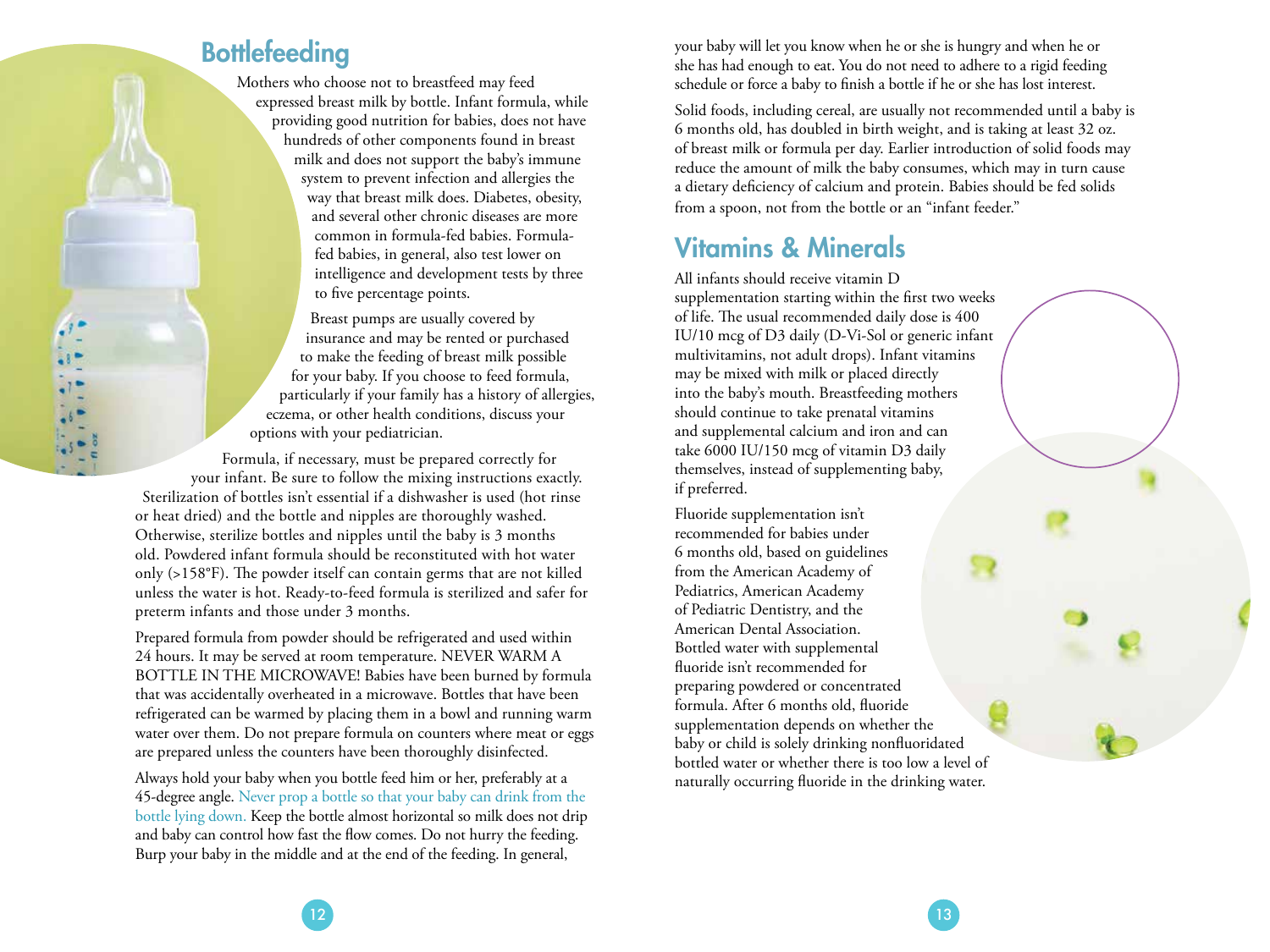## **Stools**

Your baby will have his or her first few stools in the hospital. These are meconium stools, which are usually black or dark green and sticky. After several days, your baby will start having yellow to light green, slightly watery stools. A "seedy" appearance with a consistency of mustard or cottage cheese is common.



Newborns may stool with every feeding or once every few days. Most babies grunt, turn red, and make faces when they have a bowel movement or pass gas. Unless this seems excessive or is associated with hard stools, there is no cause for alarm.

Irregular stools do not mean your baby is constipated. Call your baby's doctor if your baby is still passing meconium on day four, is not passing any stools, is passing hard stools, appears to be having pain when stooling, or if there is any blood in your baby's stool (this may be a sign of allergy or an anal fissure). Your pediatrician will discuss any needed treatment options with you. Please do not give your baby enemas, laxatives, or suppositories without first speaking with your baby's doctor.

## **Crying**

Newborn babies usually cry for a reason, not because they are spoiled. The baby may be hungry, too full, too warm, too cold, wet, or sick. Your baby may just need to be held. Often, just holding your infant will decrease or stop the crying. All babies desire and need a lot of love. Don't be afraid of spoiling your baby, especially in the first few months.

It is normal for babies to cry up to five hours per day. This is not cause for alarm, but be sure to check and see what she or he needs. Gradually, you will learn your baby's different cries. Colickly crying peaks at 2 months old and continues in some babies up to 5 months old!

### Ways to Calm a Crying Baby

- Change the baby's diaper.
- Feed or burp the baby.
- Check every part of the baby to see if something is hurting: Are the baby's clothes too tight? Is a diaper pin or velcro corner poking the baby? Is there a hair wrapped around one of the baby's toes or fingers?

Go to **purplecrying.info** for more resources about crying.

- Check to see if the baby may be sick: Does the baby have a fever? Does the baby have a stuffy nose?
- Make sure the baby isn't too hot or too cold.
- Try to settle the baby for a nap and bedtime on a regular schedule.
- Give the baby a pacifier or a teething ring.
- Take the baby for a walk or a car ride or put the carrier on a running dryer or washer.
- Try vacuum cleaner noise or a radio dialed between the stations.
- Talk or sing to the baby or play music. Holding the baby against your chest and gently bouncing up and down while talking or singing can help calm the baby.
- Give the baby a bath.
- Take the baby outside for a few minutes. A change of scenery can help you both calm down.
- Show the baby some toys or a mirror. Young babies often like blackand-white toys or patterns.
- Change the way you are carrying the baby (have the baby face forward or face the floor). Sway or jiggle or rock — but don't shake!
- Gently rub the baby's back or tummy.
- Try a baby swing.
- Call someone else sometimes a new face or voice can calm the baby.
- If nothing else works and you're becoming frustrated, put the baby in a safe place such as a crib or bassinet and take a break. Check on your baby every 5 to 10 minutes until you are able to resume trying to calm him or her. Crying won't hurt your baby.

### Endless Crying & Colic

If your baby cries for a very long time or repeatedly, you may want to consult your pediatrician. Your baby may have a health problem or colic. Colic occurs when a baby cries for more than three hours every day for more than three days a week. With some babies, colic can sound like screaming, instead of crying. Colic will not hurt the baby, but it can be very stressful and hard for the parents or caretakers. Sometimes, your healthcare provider can help by making changes in the baby's diet or provide other recommendations. Check out **purplecrying.info** for more tips on caring for a baby with colic.

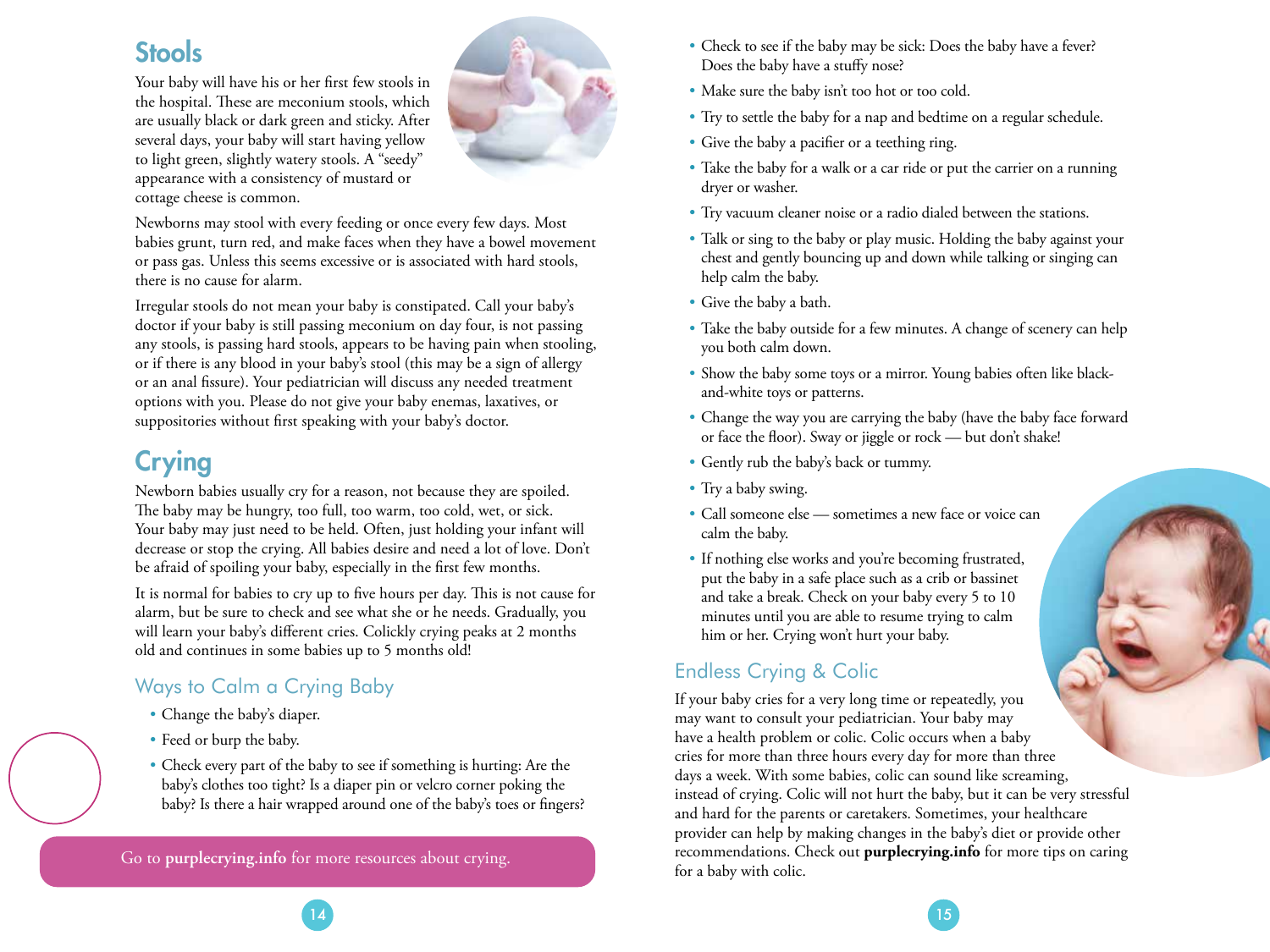## Shaken Baby Syndrome

A baby's brain is more delicate than an adult brain. Shaking the baby or treating him or her roughly can cause brain damage, blindness, hearing loss, and even death.

Shaken Baby Syndrome is the medical name for all the different problems that can happen when a baby is shaken.

If your baby is crying and you feel you're losing control, put your baby in a safe place and walk away. Take deep breaths and try to calm yourself. If you don't think you can calm down, call a friend, neighbor, or family member to care for your baby. Calling 911 is another option.

> If someone else is caring for your baby, talk to him or her to be sure they know about Shaken Baby Syndrome and ways to calm a baby.

> > If you have any concerns about anyone who is caring for your baby, find a different person. If your baby is in day care, talk to the director. Do not leave your baby with someone you don't know well.

If you're worried about someone else's baby, offer to help. You may be able to show some new ways of calming the baby, or may be able to give the parent or caretaker a break. If you think someone is hurting a baby or child, you must report it. You can either call 1-800-252-5400 or use the Texas Department of Family and Protective Services secure website: **txabusehotline.org**. If it's an emergency, call 911.

### Symptoms of Shaken Baby Syndrome

There may be signs a baby or small child has been shaken:

- The baby is very sleepy or very fussy.
- The baby vomits or does not want to eat.
- The baby is not smiling or making noises like usual.
- The baby's arms and legs are rigid or stiff for any period of time – this may indicate a seizure or something worse.
- The baby has difficulty breathing.
- The baby's eyes look different or show signs of injury.

If you see signs like these, contact the baby's healthcare provider or go to the nearest emergency room right away. Be sure to tell them if you think your baby has been shaken — this can save precious time.

## At Home

Going home with your new baby is exciting. However, please remember to keep things low key until you and the baby have adjusted. Babies can easily be over stimulated. Mothers do best if they rest whenever the baby sleeps for the first few weeks. A baby who was peaceful and sleepy in the newborn nursery may be more wakeful at home, so late nights and early mornings are common for a few weeks.

If you're exhausted and breastfeeding, your partner can watch you and baby as you doze with the baby in a side-lying position. Co-sleeping in bed is not safe without an observer, but is better than falling asleep on the couch or in a chair as you nurse.

Newborns frequently have their days and nights reversed. Regular sleep patterns develop as your baby gets older. Newborns usually sleep 16 – 20 hours a day. They sleep 2 – 3 hours, wake up, eat, and go to sleep again. At about 6 weeks old, their sleep and wake pattern begins to become more established.

Especially during the first few months, your baby is susceptible to infections of many kinds. You can help prevent many of these infections by washing your hands prior to touching your baby. Wash your hands whenever they become contaminated, after cooking (especially after touching raw meat), after going to the bathroom, after petting animals or cleaning up after pets, and after coming in from activities and errands outside the home. Wash your hands before you have contact with the baby, whenever possible. This is particularly important before a feeding. Unnecessary exposure of the baby to people should also be avoided, especially for the first six weeks of life. Avoid trips to supermarkets, shopping malls, and older siblings' classrooms as much as possible. Limit visitors and keep those with colds or other illnesses away. Make sure the family members and visitors have had their TDap in the past 10 years and flu vaccines this year.



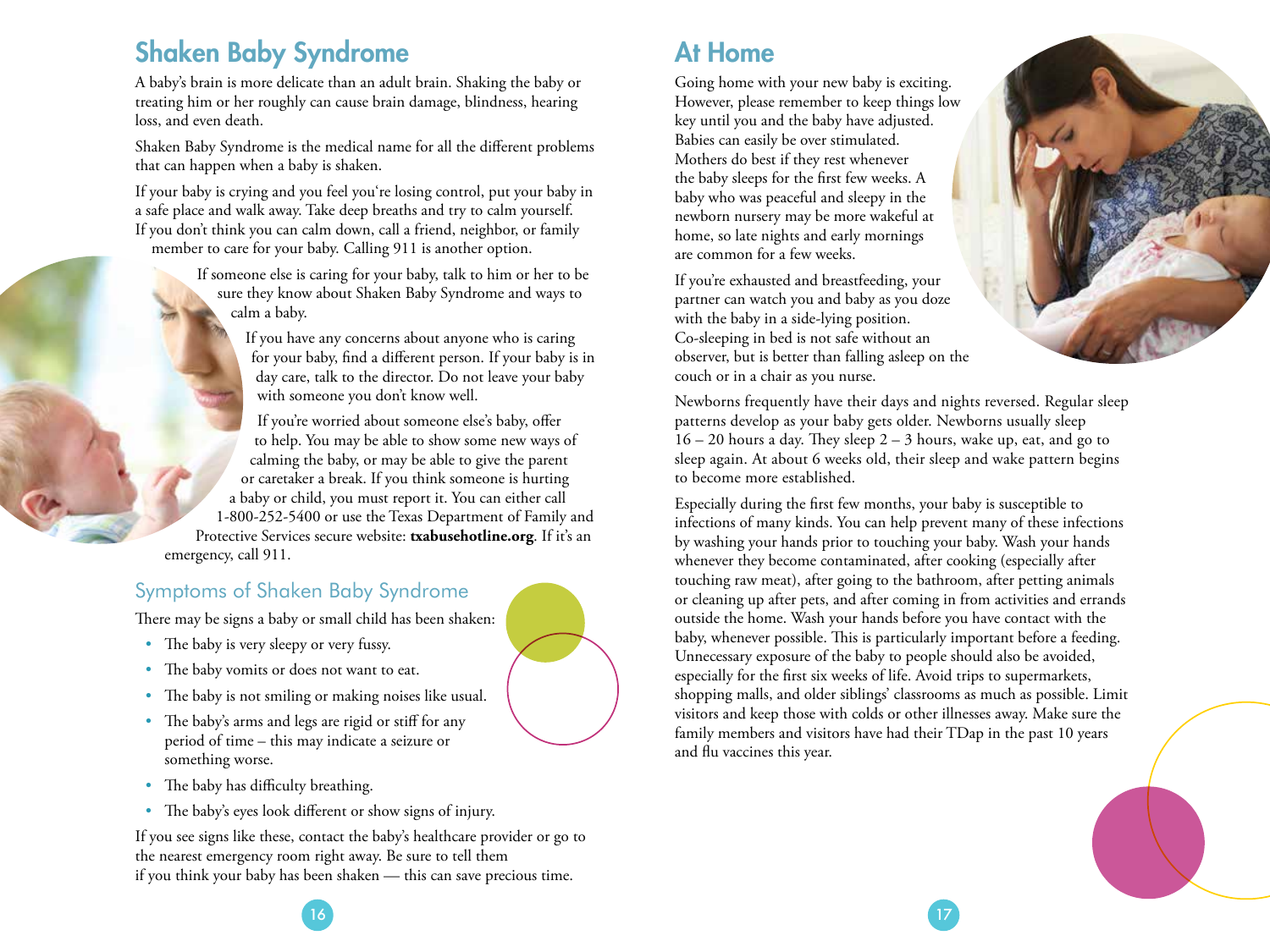## Well-Baby **Visits**

Preventive medicine is the cornerstone of pediatrics. At well-baby visits, your baby's doctor assesses nutrition, growth, and development, performs a thorough physical examination, gives parents guidance on common problems, and orders immunizations.



Immunizations to prevent many illnesses are available. Some of the baby shots have been available for a generation or more; others are relatively new. Your parents and/or grandparents may be able to relate stories of whooping cough, diphtheria, and polio epidemics of the 1950s. Your baby's doctor has likely seen many causes of vaccine-preventable diseases such as Haemophilus influenza type B (Hib) and pneumococcal meningitis, hepatitis A & B, chickenpox, and rotavirus.

Immunizations are available for all of these diseases and more. The immunization schedule will change as new vaccines and new data are

> available. Your baby's doctor will help keep you updated. A schedule of immunizations and well-baby visits is inside the back cover of this booklet.

Your baby's first immunization will be a hepatitis B vaccine in the hospital. A well-child visit is often needed at 2 – 4 days old to check for jaundice and weight loss. A second visit is needed at 1 – 2 weeks old to check for proper weight gain (return to birth weight), feeding problems, and to complete the second newborn screening test, among other things.

## **Safety**

Unintentional injury of small infants and children is often preventable.

- Never leave your infant alone on a bed or sofa, as he or she could roll off.
- Brothers and sisters younger than 6 years old require supervision around a new baby.
- Small children should never be left unattended in bath water.
- Childproof your home before your baby begins crawling.
- Remember to post the number for Poison Control near your phone: 1-800-POISON-1.
- Your baby's head needs to be supported at all times. A baby's neck muscles are not strong enough to support the head until 4 months old.

We recommend that parents take an infant-child CPR course to receive proper training to handle choking or any potentially life-threatening problems.

## Sleeping Safety

Infants should be placed on their backs to sleep, never on their stomachs or sides.

The bassinet or crib mattress should fit snugly against the sides. Do not use mattress covers in the crib unless covered by a sheet. Be certain that the slats of the crib are close enough to prevent the baby's head from getting caught. New cribs usually have slats no more than 2 inches apart. Antique or hand-me-down cribs may not fit this guideline. Crib sheets should fit well and not pull loose easily. No bumper pads or loose bedding should be used in the crib.

Most babies like tiny places, so start your baby out in a baby basket or bassinet, which will make your infant feel secure. In a large crib, a newborn likes to be near the corner. It is best to keep a newborn in your bedroom at first. Do not put your infant to sleep on beds or sofas, because he or she may roll off or become trapped between the bed and the wall.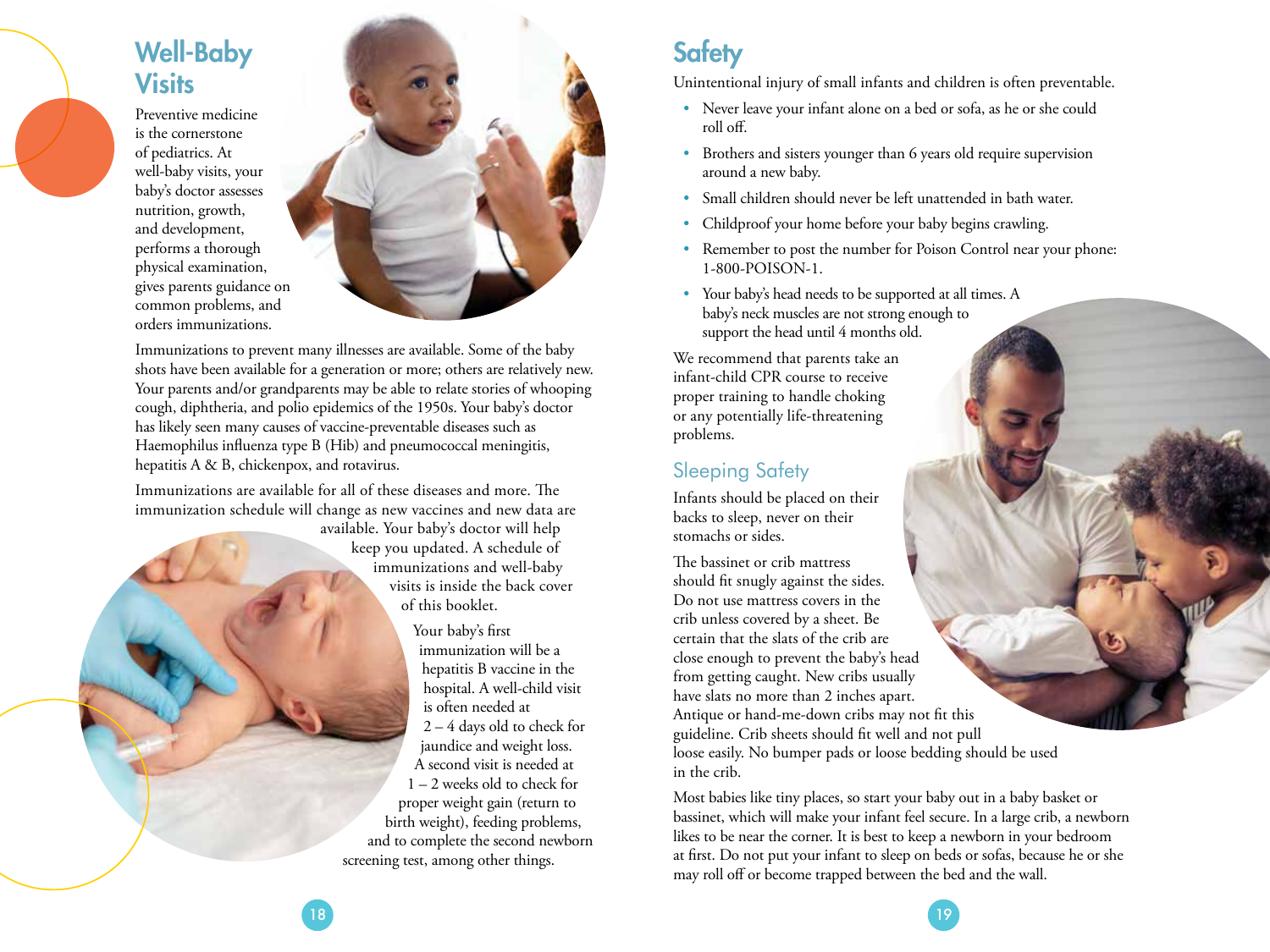The American Academy of Pediatrics recommends that healthy infants sleep on their backs to reduce the risk of sudden infant death syndrome (SIDS). SIDS is the unexpected death of infants during sleep. The cause of death is unknown, but the incidence of SIDS decreased after parents were advised to put babies to sleep on their backs.

### Car Seat Safety

Texas law specifies that infants be restrained in an approved car seat whenever they are in a car. You should plan on taking your infant home from the hospital in a car seat. Make sure that both the seat and the baby are properly buckled in. If you are unsure if the seat is properly secure, look for a child passenger safety technician and make an appointment to have it installed.

### Six Steps to Reduce the Risk of SIDS

- Put your baby on his or her back in an appropriate, safe, infant crib with a firm mattress.
- Do not put your baby to sleep in a bed with anyone else (including yourself), on a couch, sofa, waterbed, or any soft mattress.
- Do not let your baby sleep on soft items like cushions, pillows, blankets, sheepskins, or foam pads. Keep your baby's crib free of fluffy blankets and stuffed animals.
- Smoking during pregnancy and after delivery has been associated with a higher risk of SIDS. Do not smoke near your baby and do not let others smoke around your baby. Never smoke in the house or in your vehicle.

• If possible, breastfeed your baby. Breastfeeding has been shown to be healthier for your baby and may

reduce the risk of SIDS.



• Pacifier use after breastfeeding is established may further reduce the risk of SIDS.

### **Clothing**

All new baby clothing should be washed once before it is worn by your baby. Many babies are fine wearing clothes washed in the regular family detergent. However, some babies have more sensitive skin and require the use of a fragrance-free and dye-free detergent.

It's easy to overdress a baby. Try to dress the baby in the same amount of clothing you're comfortable wearing or only one extra layer. In the summer, a lightweight T-shirt and diaper are sufficient. Cotton is an ideal fabric for baby clothes. Avoid wool, as it may irritate the baby's skin. A cap will help keep your baby warm if your home is cool.

Clothing should be simple for babies, as you will probably be changing the baby's clothes frequently. At night, a lightweight cotton or synthetic swaddling blanket may be used, but avoid covers that might easily twist around your infant. Sleep sacks are safer than blankets.

## Emergency & After-Hours Calls

Emergency calls to the clinic after hours are referred to a nurse. You will be asked your name, phone number, the name and age of the child, your baby's doctor's name, and a brief description of the problem. The nurse can often help you with your problem and provide guidance on resolving it. You may be referred to your doctor or another on-call Kelsey-Seybold doctor to discuss the problem further. Please try to minimize the use of your telephone after you place your call and remove the restriction on unknown callers so the doctor on call can reach you in a timely manner. If your child is sick, the doctor or nurse will want to know the child's temperature. If possible, please take your child's temperature before you call.

You should have a pen and paper handy when you call to write down any instructions. You should also know the names and amounts of any medicines that you are giving your baby. The name and number of an open pharmacy may also be needed.

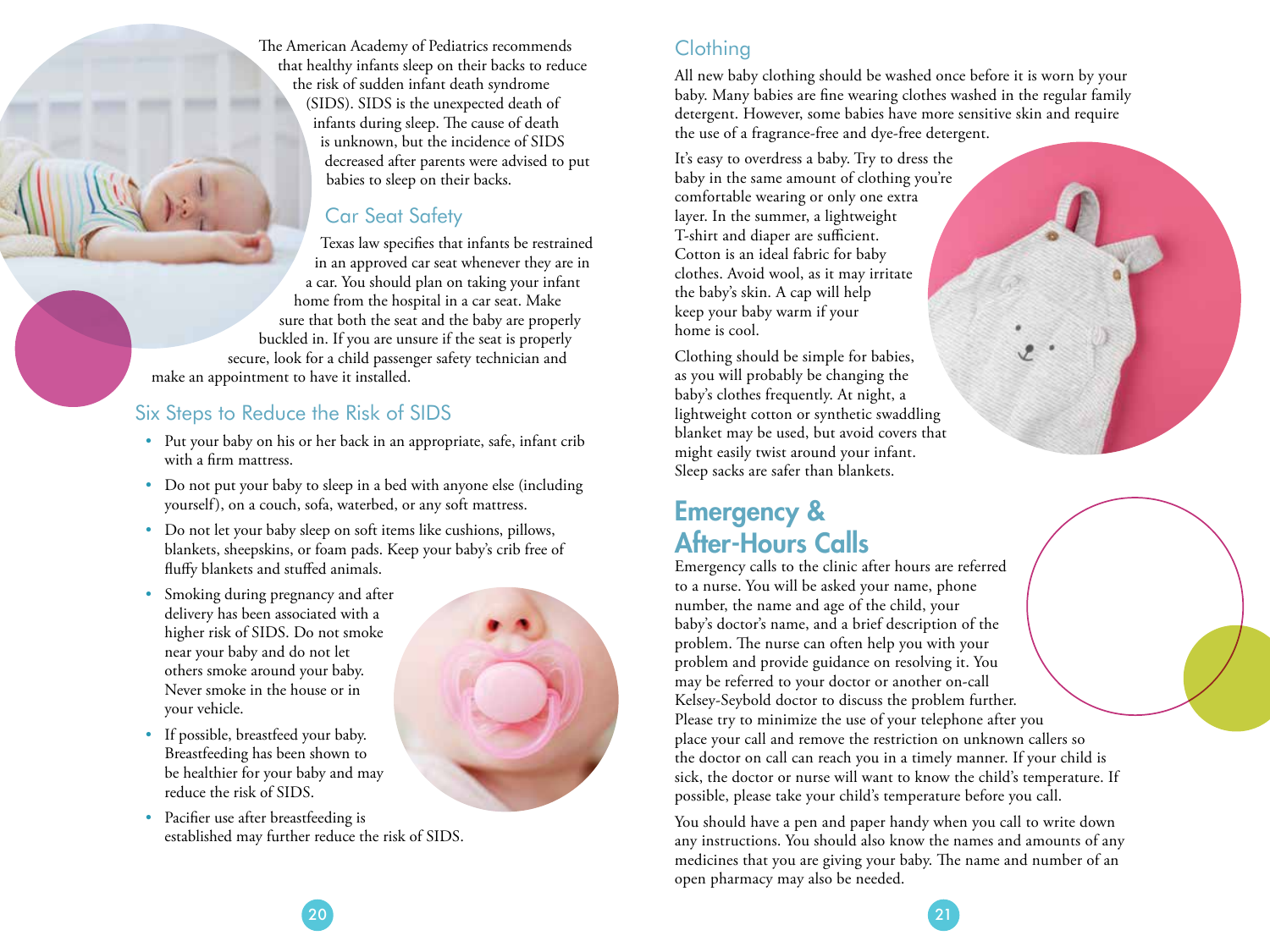You may live in an area served by the 911 emergency system. If you need the fire department, police, or an ambulance immediately, 911 can connect you to the correct emergency service. Please do not hang up thinking they have put you on hold.

Call your baby's doctor immediately if your baby is younger than 2 months old and has the following symptoms:

- Fever (axillary 100.4°F or 37.8°C or higher)
- Blisters, either pus-filled or clear
- Central cyanosis (a blue color to the face or body)
- Eye discharge
- Discharge or bleeding of the cord (a drop or two of crusted blood is normal as the cord falls off, as is a slight yellowish-brown crust)
- Jaundice (yellow color of the eyes and skin)
- Blood in vomit, stool, or urine
- Refusing two or more feedings or doesn't eat as well as before
- A sudden change in activity (listlessness, weak suck, or highpitched or strange crying)

### Fever

Use of a digital thermometer is recommended for taking your baby's temperature. Thermometers are sold that measure an infant's temperature in the baby's armpit (axilla), rectum or ear or across the temporal artery on the side of the baby's forehead. The type of thermometer can make a significant difference in the reliability of the readings. In infants, a rectal temperature is still the most accurate way to measure temperature but can cause injury if done improperly. Ear thermometers and temporal artery scanners are more expensive but give reliable results when used properly. Ear thermometers can be tricky to use. Temperature strips and pacifier thermometers are also available, but are not considered reliable.

> An accurate axillary (armpit) temperature is taken by lifting the baby's arm and placing the thermometer deep into the armpit. The thermometer should be left in the axilla for three to four minutes. The thermometer will beep and give an initial reading.

Call your pediatrician for axillary temperatures over 100.4°F (37.8°C) or under 97°F (36.1°C). After use, wipe the thermometer with alcohol. Store it in a safe place and out of reach of children.

Please do not give medication for fever such as acetaminophen (Tylenol®) or ibuprofen (Advil®, Motrin®) to infants under 2 months old without first consulting your doctor. **NEVER** give aspirin to your baby or child.

## **Jaundice**



In the first few days of life, you may notice a slight yellow coloring in your baby's skin and eyes. This coloring is called jaundice, and it occurs in more than half of all new infants. It is important to remember that most jaundice in newborn babies is not obvious and will generally disappear after several days or weeks (often a week or more in breastfed infants). All hospitals now check a newborn's jaundice level at some point prior to discharge to more accurately measure the level of jaundice.

If jaundice appears after you leave the hospital, be sure to let your baby's doctor know. A small number of babies require special treatment for this condition.

Keeping your baby in indirect sunlight and feeding him or her frequently can help the jaundice resolve more quickly. If treatment becomes necessary, your doctor will discuss this with you.

## Your Baby from Head to Toe

### Skin Care

After arriving home, caring for your baby's skin is very important. Until the umbilical cord falls off, you should sponge bathe your baby. After the umbilical cord falls off and heals, you may bathe him or her in a tub using a mild soap or a head-to-toe product. Remember to dry your baby well after the bath, especially in his or her body creases. Wash your baby's hair at least every three days. You will not hurt your baby by gently washing over the soft spot (fontanelle), which is actually covered with sturdy, fibrous tissue. Use a baby shampoo on the scalp instead of a head-to-toe product. Some head-to-toe products may increase the chance of your baby developing cradle cap (seborrhea).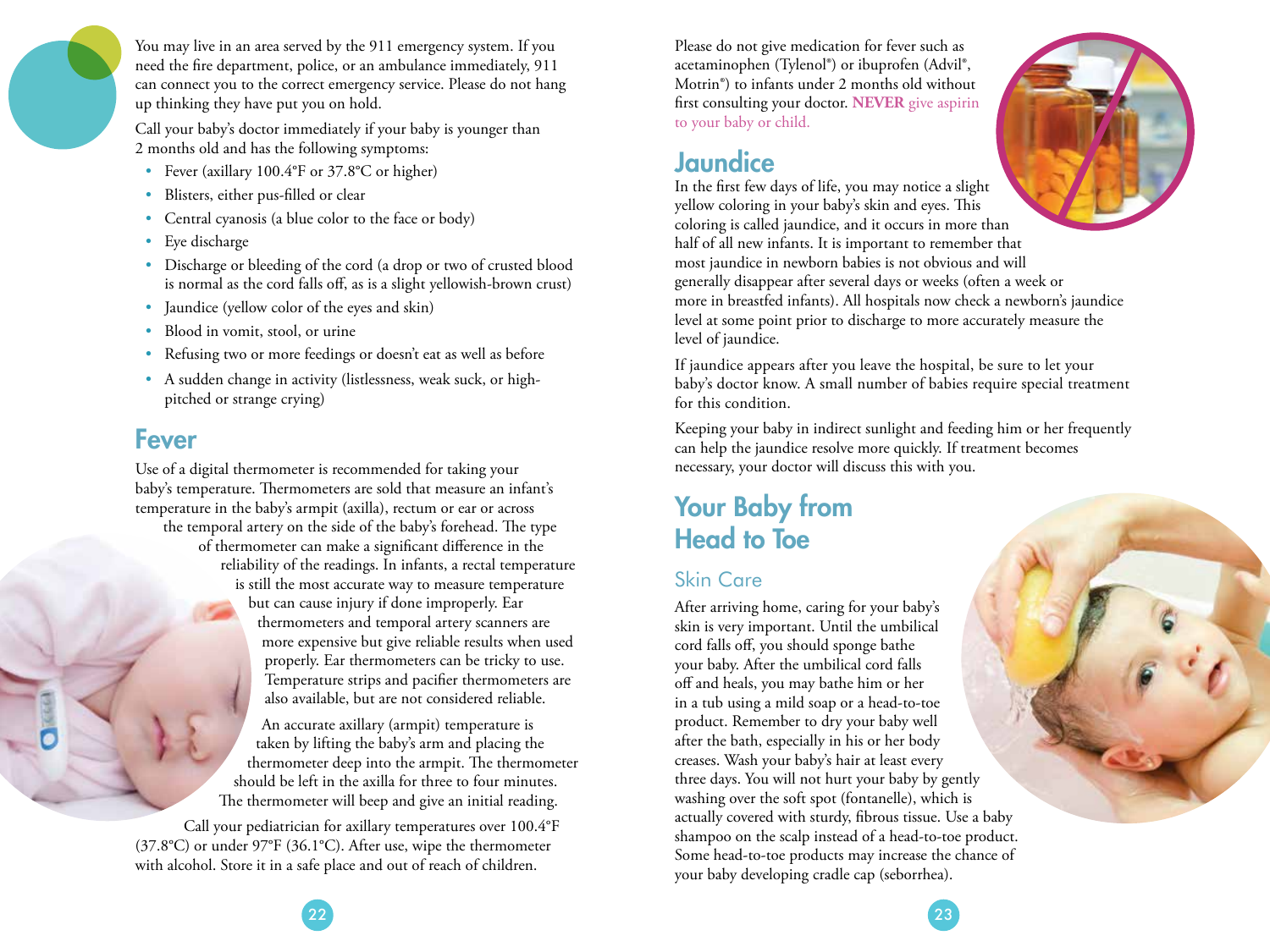If your baby develops cradle cap, he or she will have thick, yellow scales on the scalp. If scales appear, gently scrub your baby's scalp with a soft brush while shampooing. If the scales do not improve, call your doctor's office for further advice. You can use baby oil or lotion to loosen the scales, but shampoo afterward because these products promote scale formation. Sometimes seborrhea develops on the face as small, red, slightly greasy-feeling bumps on the cheeks, scaling in the eyebrows, or behind the ears. Often these bumps and scaling will resolve after overthe-counter, 1% hydrocortisone cream is applied twice daily.

Baby acne may develop within the first month of life and is usually confined to the face. No special care is required, but avoid oiling the hair or face. Generally, baby acne clears by six to eight weeks without treatment, except for soap and water cleansing. If the acne doesn't improve, call your doctor's office for further advice.

Tiny white bumps on your baby's nose or face are called milia. They are little inclusion cysts that will resolve without treatment. Remember that your baby's skin is very sensitive to sunlight and can be easily sunburned. Avoid direct and prolonged exposure to the sun.

#### Eyes, Ears, Nose, & Mouth

Usually, no special care is needed in the eye area. Don't put anything in your baby's eyes. Your baby's eyesight is not fully developed at birth. A newborn sees faces and objects best when they are 8 – 15 inches from his or her face. Babies also prefer to look at images with dark and light contrast (e.g., black and white).

A baby's eyes often cross a little after birth, but this should resolve by 6 months old. If eye crossing or eye turning hasn't resolved by this time, your baby will be referred to a pediatric eye doctor. Some babies have extra skin at the inner corners of their eyes that make the eyes appear to turn in, but the eyes are actually straight (pseudostrabismus/pseudoesotropia). Your baby's pediatrician will reassess your baby's eye alignment at each well-baby visit.

Some babies are born with small red spots on the whites of their eyes. These spots are due to pushing or pressure during delivery and are called subconjunctival hemorrhages. They're harmless and will resolve on their own.

Other newborns are born with blockage of one or both of the tear ducts that drain tears from the eye into the nose (lacrimal duct stenosis). The affected eye will usually appear more watery. You may also notice that cream-colored or yellowish mucus builds up in the corner of the eye

after sleeping. Your pediatrician can show you how to properly massage the tear duct. This condition usually resolves without treatment, but if it persists, your baby will be referred to a pediatric eye doctor.

Do not put cotton swabs in the ear canals, as the swabs push wax further into the canal. They can also rupture the ear drum if inserted too far into the canal.

Babies often sound congested or have noisy breathing. This is usually due to mucus in the nose or upper airway. Upper airway mucus can often be felt as "rattling" in the baby's chest. As long as your infant is feeding well, the congestion doesn't require treatment. If he or she is having trouble breathing and eating at the same time, you may need to use nasal saline drops with or without bulb suctioning to clear mucus from the baby's nostrils. However, you should call your baby's doctor if your baby is breathing rapidly, having difficulty breathing, eating poorly, has fever, or is fussy.

Babies are often born with one or a few small white bumps in the center of their palates or on their gums. These bumps are usually benign inclusion cysts and aren't teeth. They will disappear without treatment.

Infrequently, babies are born with real teeth. These teeth should not be removed unless they become loose. These teeth may be extra (supernumerary) teeth but can sometimes be the infant's primary teeth.

Some infants develop a white coating on the tongue from a buildup of formula or breast milk. This can usually be wiped off with a wet wash cloth. However, some babies develop a yeast infection in their mouths called thrush. White patches may appear on the inside of the babies' cheeks, on their gums, inside their lips, and, less often, on their palates. These do not easily wipe off.

Please call your baby's doctor if you think your infant has thrush. Some infants with thrush will have a diaper rash due to yeast at the same time. If a breastfeeding mother's infant has thrush, she may have a yeast infection of her breasts. She may feel a burning sensation on her nipples or have pain that extends into her breasts that occurs even without nursing the baby.

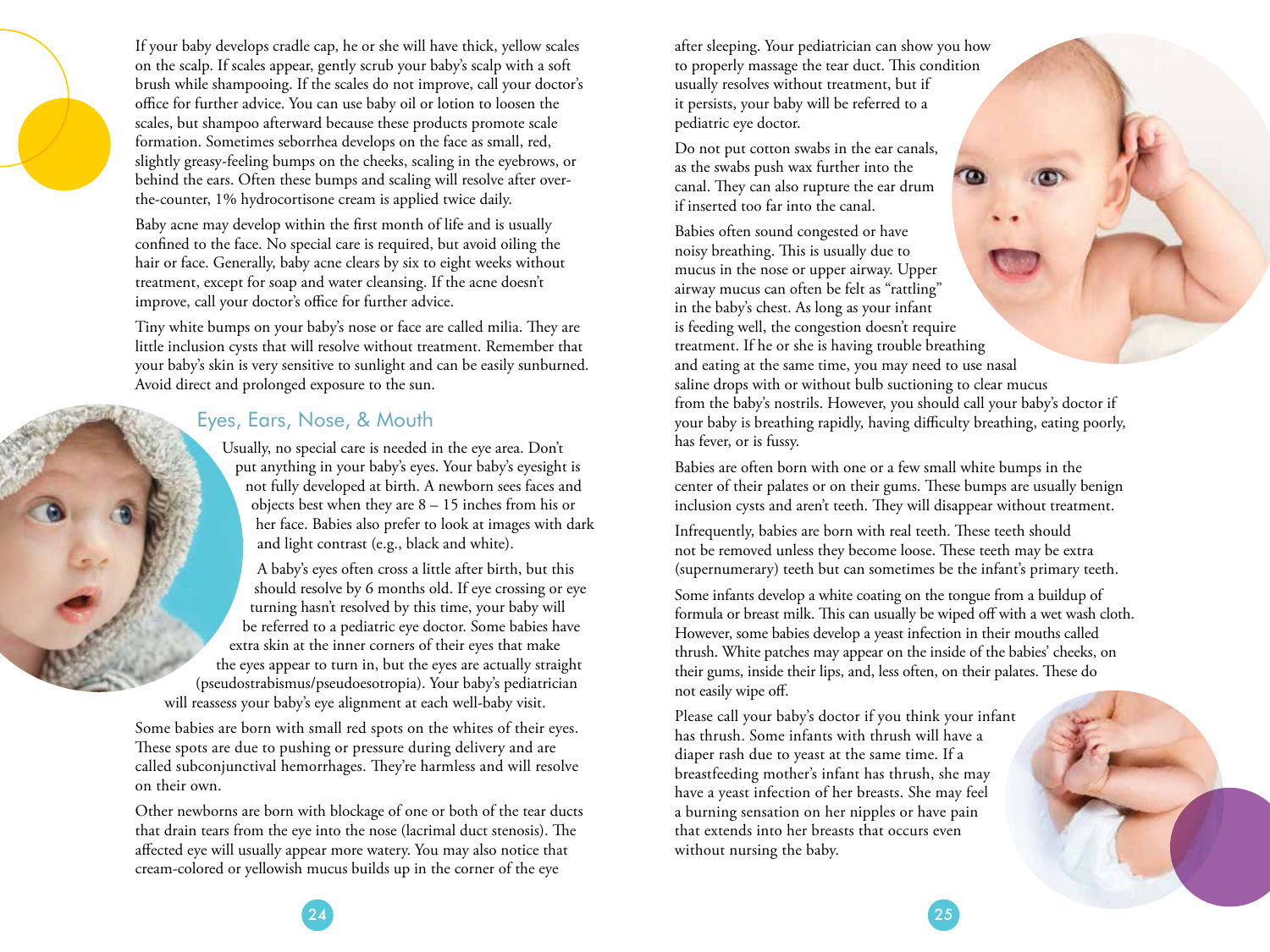#### The Body

Breasts on both male and female babies may enlarge after birth due to the mother's hormones. Infrequently, milk may be secreted as a result of these hormones. Both breast enlargement and milk secretion will go away on their own. Don't squeeze the baby's breasts. Please call your baby's doctor if either breast becomes red, warm, or painful when touched.

> Touching your baby's umbilical cord will not hurt your baby. If desired, you may gently clean the base of the cord with rubbing alcohol a few times a day. If the skin around the cord starts turning red, if pain or tenderness develops, or if the umbilical area smells foul, call your baby's doctor immediately.

If left alone, the cord will fall off in a few days to a month. A small amount of bleeding from the cord before or just after it separates isn't cause for alarm. It may take three to four weeks for the navel to heal completely. If it continues to ooze clear or bloody fluid after two weeks, call your baby's doctor. Bandages should not be placed on the umbilical area before or after the cord falls off. Likewise, binders or coins taped to the umbilical cord won't help an "outie" go away, although most will become "innies" on their own by age 4.

#### Feet, Fingers, & Toes

Some babies will have feet that turn in or out depending on their position in the mother's uterus. Parents should feel reassured as long as they can move the feet into a straight position. Feet that turn in or out will usually straighten on their own by 12 – 18 months old. Curved shins are also common.

Trimming a baby's fingernails and toenails is tricky, especially if the baby is squirming. At the beginning, it may take two people to trim nails.The task is easier if you wait for the baby to go to sleep and if you use special baby nail clippers or a baby nail file. Initially, filing the nails is preferred, as nails cut in the first few days of life may bleed. Trim the baby's nails straight across and do not cut them too short. If you accidentally cut the baby's skin, apply pressure until the bleeding stops.

### Diaper Area

Almost every baby gets diaper rash, since stool and urine are irritating to the skin. With proper treatment, diaper rash usually improves in a few days. To help heal diaper rash, keep the area as dry as possible, changing diapers frequently and leaving the baby's bottom exposed to air as much as possible. When changing the diaper, rinse the area with plain water, apply a diaper rash cream or ointment such as Desitin®, Balmex®, Dr. Smith's®, Boudreaux's Butt Paste®,Triple Paste®, or A&D Ointment®. Many of these products contain zinc oxide. Fasten the new diaper loosely to allow some air to circulate. Avoid using products such as cornstarch and talcum powder that can worsen the rash. If using cloth diapers, wash them in a mild detergent such as Dreft®.

Call your baby's doctor if the diaper rash isn't better in three days, spreads beyond the diaper area, turns bright red, or develops blisters, pustules, or raw areas.

## Girls

Newborn girls occasionally have a slightly milky or clear mucoid vaginal discharge. Less commonly, a small amount of vaginal bleeding (a "baby period") may occur within two weeks or a few days after birth as the baby is no longer exposed to mom's hormones. Both the discharge and/or bleeding are natural.

When changing a diaper or bathing the baby's genital area, you should always wipe from front to back. Gentle cleaning of the skin folds with plain water and a cotton ball or a wipe is sufficient. Remove all yellow-tinged material (stool). The white, cheesy material inside the labia should not be vigorously removed, but can be gently wiped away over many diaper changes.

## Boys

If your baby is a boy, you may be asked if you want him to be circumcised. This is a matter you should think about very carefully before your baby is born. The majority of circumcisions are performed soon after birth (prior to leaving the birthing hospital). There is a growing belief that boys should have the right to make their own choices about their bodies once they become adults. Parents are encouraged to discuss any questions they have with the baby's pediatrician well in advance so they'll have time to talk together and reach a decision both parents are comfortable with.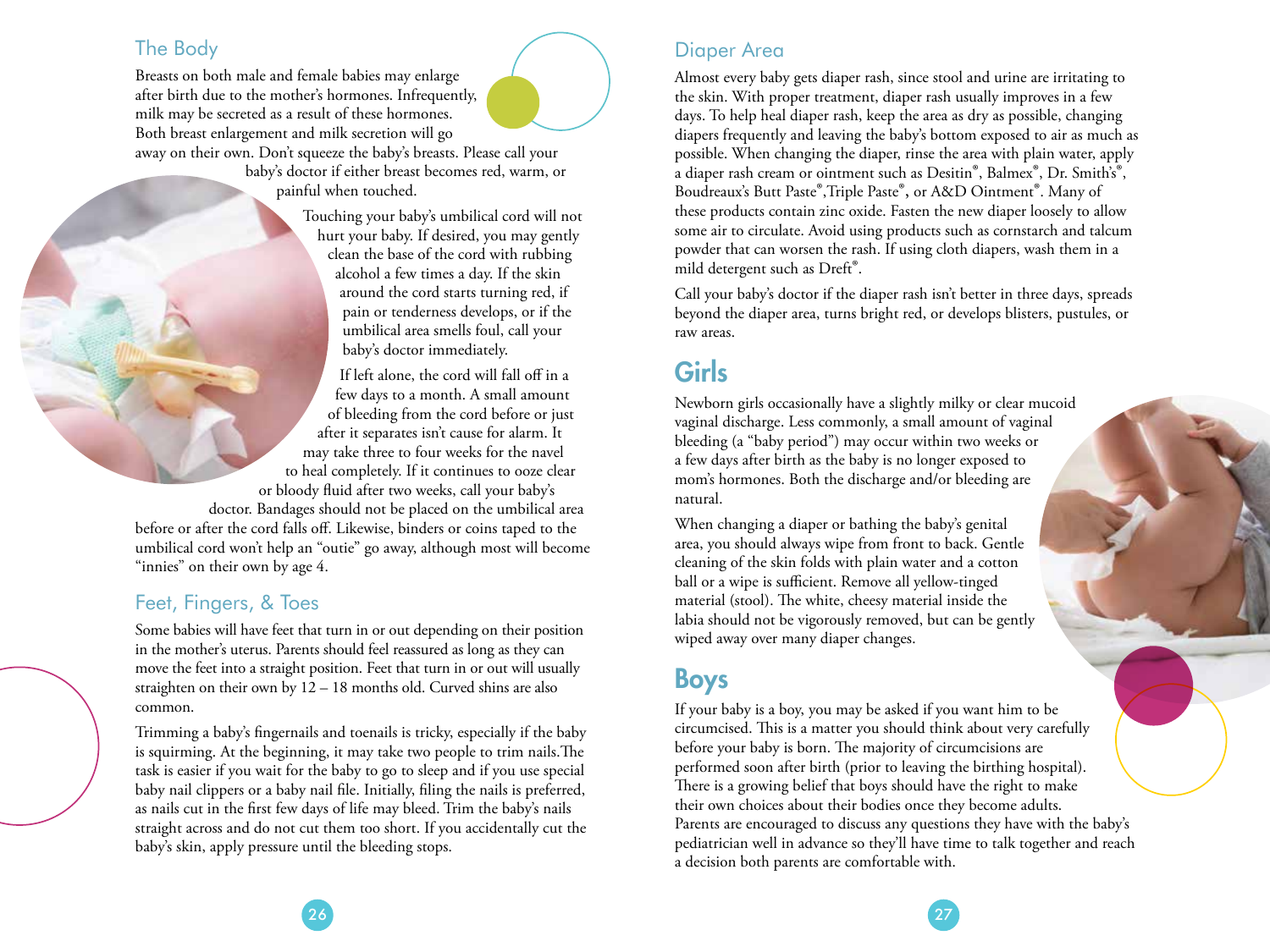Circumcision is an operation where the loose skin of the tip of the penis is removed. Circumcision may be done for cultural or religious reasons but is rarely needed for medical reasons. No national or international medical societies recommend circumcision.

> Elective circumcision is declining throughout the world. Worldwide, over 80 percent of boys remain intact. Circumcision rates in the United States are less than 60 percent overall and vary by state, from  $20 - 70$  percent.

The foreskin protects the tip of the penis, keeping it soft and sensitive. The inner layer of the foreskin contains more sensory nerve endings than the rest of the penis. In infancy and childhood, the inner layer of the foreskin is stuck to the head of the penis and it cannot be pulled back. Circumcision removes this protection and causes significant loss of sensory tissue. The benefits attributed to circumcision, such as fewer urine infections or reduced risk of HIV

or penile cancer, are minimal. Urine infections can be treated with antibiotics, and condoms and HPV vaccination are better at preventing HIV and penile cancer.

The intact penis is as clean as the circumcised penis. There are only two rules to follow:

- Clean only what you can see.
- Only the boy should retract his foreskin.

As the boy grows, the inner skin separates from the head of the penis and the opening becomes more elastic. By the time he is fully grown, he should be able to retract it without discomfort. As the foreskin separates, occasional collections of white secretions under the foreskin are normal and will go away by themselves.

There are also risks to circumcision. Bleeding, infection, injury to the penis, need for surgical revision, and reaction to the anesthetic are possible. After circumcision, irritation of the exposed penile tip can cause narrowing of the urine opening that may require further surgery. About 2% – 5% of circumcised boys require further surgery to correct problems it causes.

The foreskin is a normal and functional body part. Loss of this tissue affects sexual functioning for the man as well as his partner.

For more information, watch the documentary "American Circumsicion" available on Netflix, Amazon, Vimeo, and other streaming sites.

## If You Choose Circumcision

Before you decide to have your son circumcised, it's important you understand what the operation is and possible problems.

Please ask your nurse or doctor any questions you may have before you sign the consent form. Your nurse or doctor will show you how to care for your baby after the operation.

Babies may not feed well for 6 – 8 hours after circumcision. If the circumcision is done via Plastibell, no special care is needed. The ring will fall off on its own. Do not pull the ring even if it's only attached on one side. If your baby was circumcised using a clamp method, Vaseline® gauze will be wrapped around the penis. When this becomes soiled, remove it and coat the area with ointment until the circumcision is healed. (Usually  $5 - 7$  days).

If the circumcised area begins to bleed, apply pressure for a few minutes. Call your doctor if you are having trouble stopping the bleeding. Also call if the circumcised area becomes very red or swollen or develops a yellow or green pus that can be easily wiped off but then comes back. Yellow-tinged crusting is normal and does not readily wipe off. After the circumcision is healed, bathe the area normally.

## Having Fun with Your New Baby Cognitive Play

- Hang a small nonbreakable mirror inside the crib and/or next to the changing table.
- Soft, stuffed animals provide visual and tactile stimulation.
- Rattles and squeaky toys provide auditory and visual stimulation.
- Choose toys specifically rated for infants under 3 years old.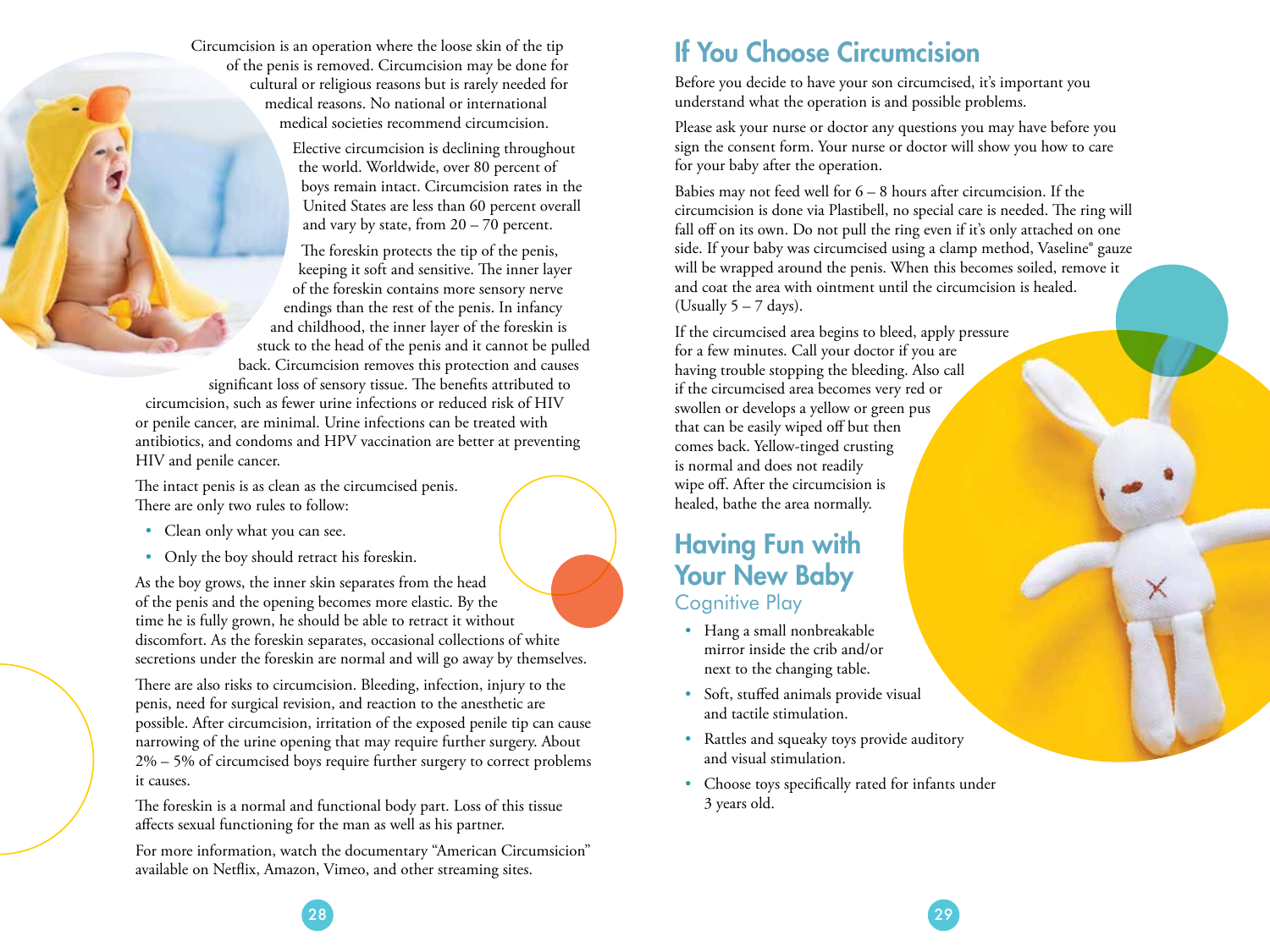#### Language

- Play music for your baby, especially music he or she seems to like.
- Talk to your baby using adult speech patterns, rather than baby talk.

### Gross Motor Skills

- Encourage your baby to kick and cycle legs by tickling and talking to him or her.
- Prop your baby up in an infant seat with adequate support.
- Tummy time while awake is important, on the floor or on your lap. It builds strong neck muscles and helps keep the head round.

### Fine Motor Skills

- Hang a mobile over the crib to encourage your infant to reach out for objects. The mobile needs to be raised out of reach or removed once your baby can pull to a standing position.
- Keep your baby's hands free to encourage her or him to use them for discovery. (Don't bundle or glove your baby's hands.)
- Provide lightweight rattles and rings that can be easily grasped.
- Move a brightly colored object around so your baby can practice "tracking" (following the object with his or her eyes).

### **Creativity**

- A baby is too young to actually use many toys as intended, but if the toy is bright, moves, and/or makes a noise, your baby will enjoy it.
- Change the objects and pictures placed within your baby's view every few days for variety.

### Self-Soothing

• Help your baby learn self-soothing by holding and talking to her or him.

### **Interactivity**

- Hold your baby or place your baby in a position so he or she can watch your activities.
- Smile at your baby frequently. At 6 weeks old, your baby will start returning your smile.

## Simple Toys to Make or Buy Commercially Made Toys

- Simple pictures of faces or geometric designs
- Black-and-white or brightly colored pictures and objects
- Mobiles (with or without movement and music)
- A stuffed toy with facial features (may also play music)
- A bouncy seat with an activity bar
- Nonbreakable mirror
- Rattle
- Squeaky toys

### Homemade Toys & Activities

- Recordings of music, parents talking or reading
- Homemade mobile\*
- Visually stimulating cards\*, pictures of faces\*, and objects\* that can attach to the side of the crib
- A variety of textures\* (cotton, feathers, wash cloths, water) and sounds (crackling paper or dried leaves, whistling, splashing water)

\*Must be childproof when infant begins to grasp.

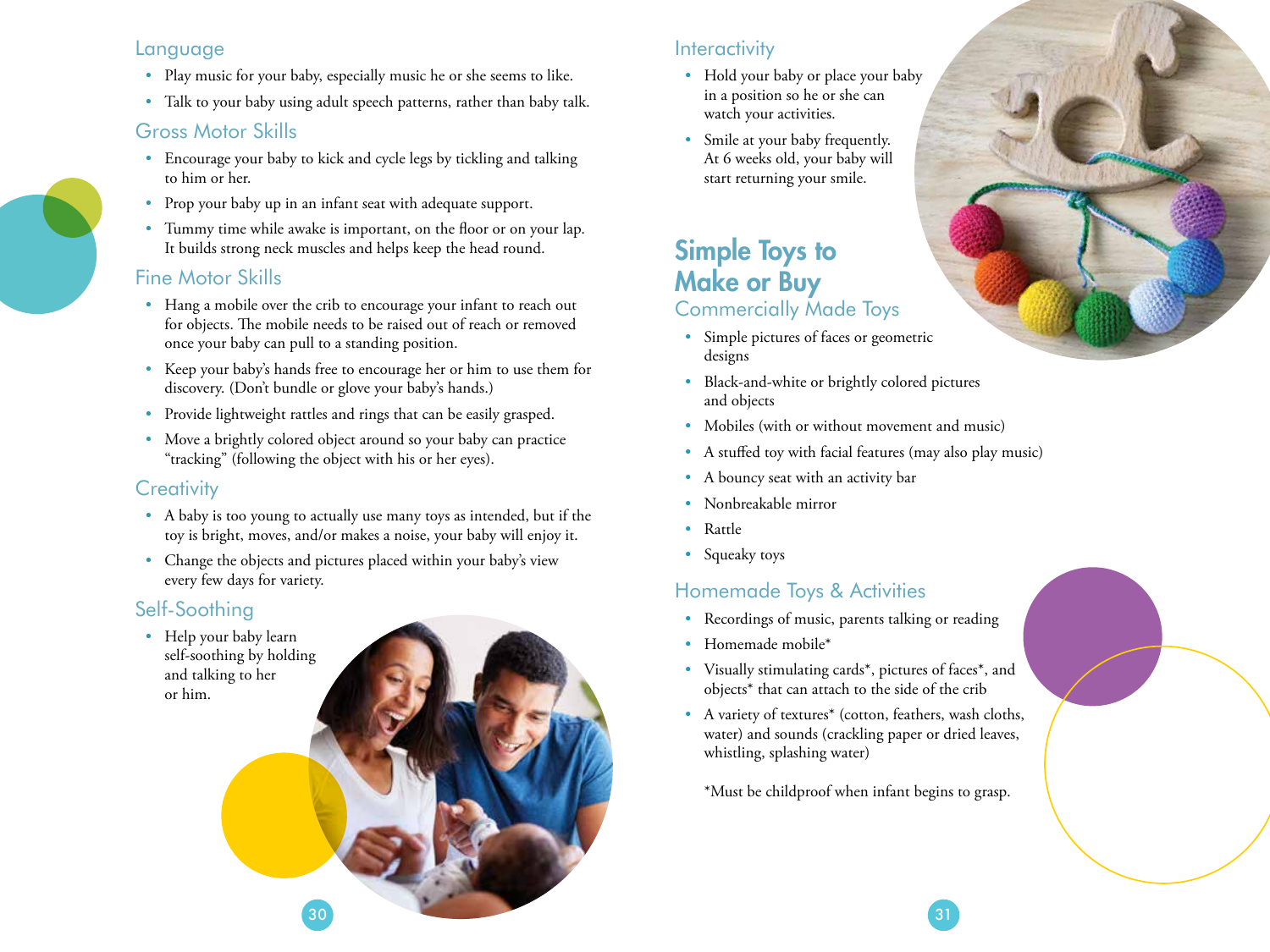## Start Early to Choose Your Babysitters and Day Care

Many parents find they need to hire a babysitter or use a day care facility to take care of their babies. The following information may help parents in selecting the babysitters and/or day care facilities.

### General Guidelines

- Take your time. Remember, it is your baby's health and safety that's at stake.
- Prepare your questions in advance and write them down. *(See page 42)*
- Ask all the questions you want to ask.
- Listen to your intuition to be sure you feel good about the child care provider.
- Listen to your child. Before selecting a provider, do two interviews. Take your child along on one to make sure he or she likes the place and the people. After your child is in day care, take time each day to talk about his or her day care experience. If your child is being mistreated, he or she will usually let you know by their words and/or behavior.

## Choosing a Day Care Center

The following checklist provides questions that you may want to include when interviewing a child care provider or facility.

### Qualifications & References

- Ask the director to tell you why he/she is qualified to care for your baby.
- Ask for a list of references, including parents whose children are being cared for by the provider/day care. Call the references and talk to them.

### The Physical Layout & Emphasis on Safety

- Is it the kind of place where you want your baby to be?
- Is there a safe outside play area?
- Is there a lot of traffic? Will noise be a problem?
- Are there dangerous stairs? Are they equipped with gates?
- Is the place neat and clean?
- Is the lighting adequate?
- Are unused electrical outlets plugged?
- Are poisons stored securely out of the reach of children?
- Are there sharp objects or other hazards?
- Are the toilets and washrooms adequate?
- Is the kitchen set up so children can use it under supervision?
- Can children be kept out of the kitchen when the staff is preparing food?

### Play, Toys, Activities, & Naps

- Are there plenty of toys suitable for your baby? Are they broken or dangerous?
- What is the policy on TV? Be sure TV doesn't substitute for personal care.
- Are there places to take walks?
- Are there tricycles and other outside play equipment?
- Are there educational materials and art supplies such as books, puzzles, clay, paint, musical instruments, and a source for music?
- Is there a place for naps?
- Are there cribs for infants?
- Who provides towels, blankets, and mats?
- Is there a regular schedule of activities?

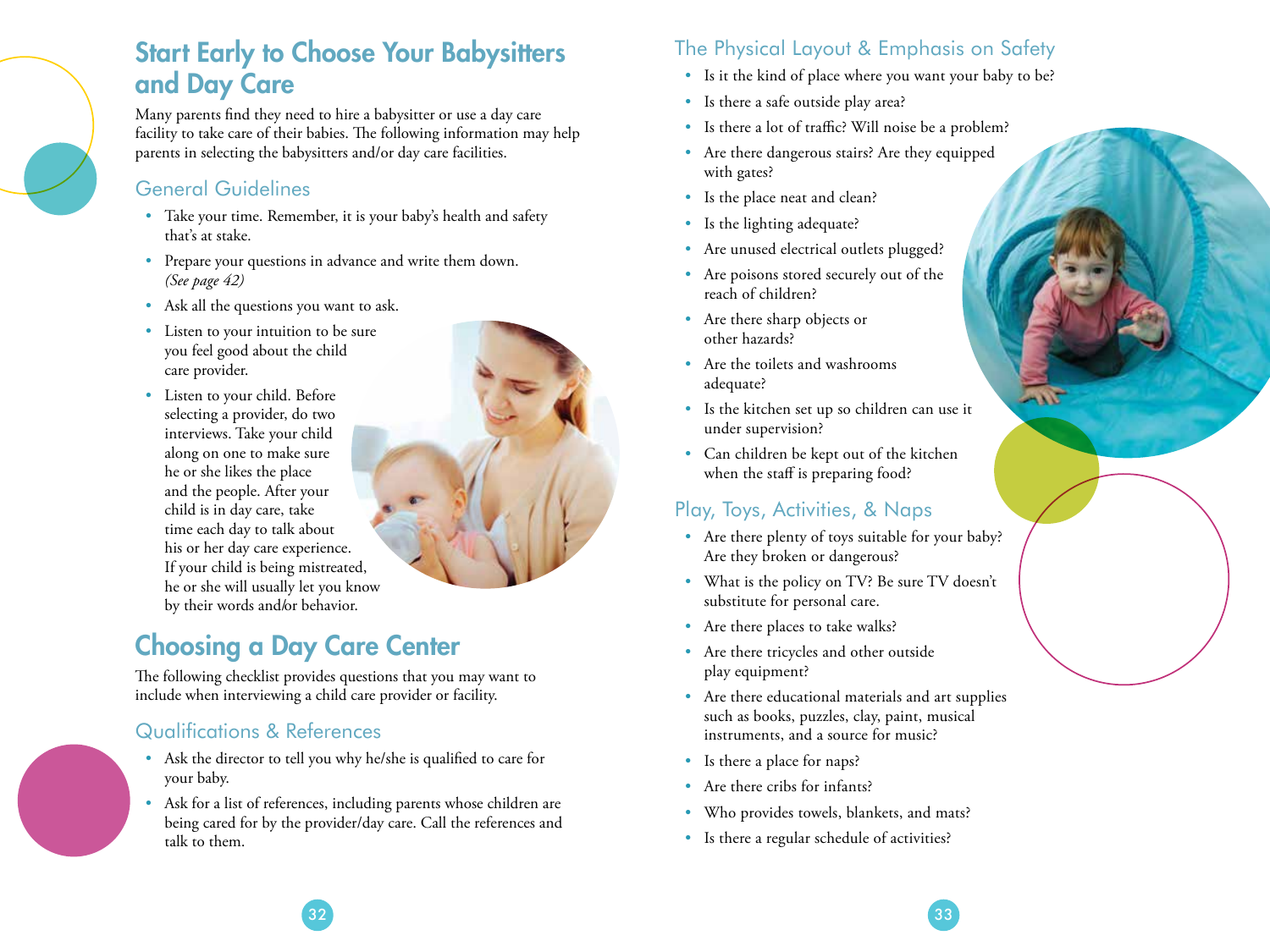#### **Travel**

Will the provider/day care have your permission to take your baby places in a car or van? If so, ask to see the vehicle.

- Is the vehicle in good repair? Are there seat belts?
- Are there car seats or booster seats for babies and younger children?
- Is/are the driver(s) insured?

#### **Emergencies**

- Is/are the provider(s) trained in first aid and CPR?
- What are their general emergency procedures?
- Do they have regular fire drills?
- Are emergency numbers clearly posted by the phone?

### **Hygiene**

- Are hand-washing facilities for diapering separate from those for food preparations?
- Do caregivers wear gloves for diaper changes?
- What are the rules for attendance when ill?
- What are the rules for administration of medications? Is there a specific person who gives the medications?
- Does the facility require that all caregivers be up to date on vaccines?
- Does the facility require caregivers to get annual flu shots and to have had at least one dose of whooping cough or pertussis vaccine?

#### Food

- There should be mid-morning and mid-afternoon snacks and a hot lunch.
- Ask to see a typical meal or menu.
- Agree on what foods you will provide. Discuss any special diet your baby may need.



### Number of Children

- In a day care facility, what is the ratio of adult caregivers to infants and children?
- In a home day care, how many children, including her own, will the provider be caring for? In a home day care, the number of children should not exceed six full-time children. There should be no more than two children under the age of 2.

### Philosophy of Child Care & **Discipline**

- Does the provider/day care seem truly interested in children?
- Is the atmosphere positive and loving?
- Is the provider's philosophy close to your own? Will your baby get mixed messages?
- Limits on behavior should be clear, firm, and consistently applied. Discipline should not be enforced through teasing, shaming, scolding, shouting, or physical abuse.
- Discuss methods of discipline with the provider and agree on a policy.

### Licensing & Fees

- Is there a current license on display?
- How much does the provider or day care charge? How does this compare with the going rate in your community?
- Have rates been recently increased or do they plan to increase rates in the near future?
- Will you pay in advance or after services are provided?
- How often will you pay?
- Will you be expected to pay if your baby is absent?
- What is the policy about overtime?

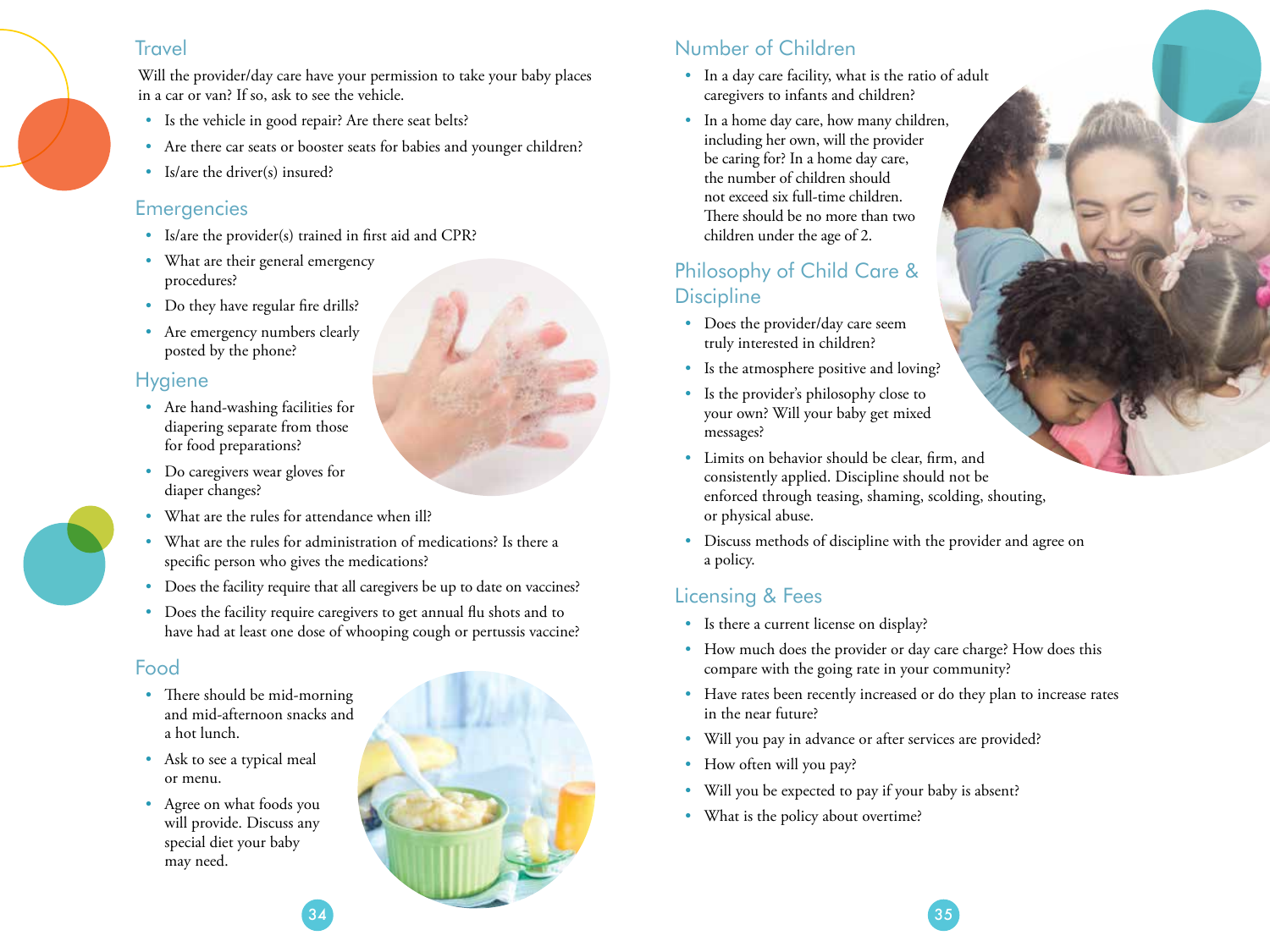### Your Responsibilities After You Decide on a Provider

- Give the provider the addresses and phone numbers where you can be reached at all times.
- Leave the number of another person who has agreed to be called if you are not available.



- Leave the number of your doctor or someone else the provider can call in a medical emergency.
- Have your baby's immunization record with you. Make sure your child's immunizations and the shot record are up to date.
- Make your payments promptly.
- Tell the provider about any allergies, physical problems, or other special needs of your baby.
- Follow your provider's policy on illness. Have an alternative plan if your baby is too sick to attend.
- Arrange for regular conferences with the provider. Don't let doubts or problems build up.
- Drop in now and then, especially if your child is very young and can't tell you how he or she is being treated.
- Let the provider know who, besides you, may pick up your baby.
- If you suspect that your baby has been abused by the provider or that the provider is not meeting licensing requirements, report it by calling your nearest Division of Children and Family Services office.

## Choosing a Child Care Provider or Nanny

If you work, your baby may spend a big part of his or her day with another adult or teenager. How well do you know that person?

- Ask all your potential nannies for names and phone numbers of families for whom they have provided child care. Call these parents and find out what they think of each nanny. Did they ever have any problems?
- Tell your candidates what your family safety rules are, including your touching safety rules. Tell them if your child has been taught to tell if any of these rules are broken.
- Depending on your child's age, ask if he or she likes each candidate and the reasons why.
- Never leave your child with a caregiver he or she doesn't feel comfortable with.
- Never leave a child in the care of someone who abuses drugs or alcohol. Drugs and alcohol do not cause a person to molest children, but drugs and alcohol can cause a person to lose restraint. Many people who are molesters molest after taking drugs or drinking alcohol.
- Follow these guidelines even if the caregiver is a member of your family – an older brother, uncle, grandfather, cousin, or aunt.
- Your caregiver should be up to date on all routine vaccines, including TDap and flu vaccines.



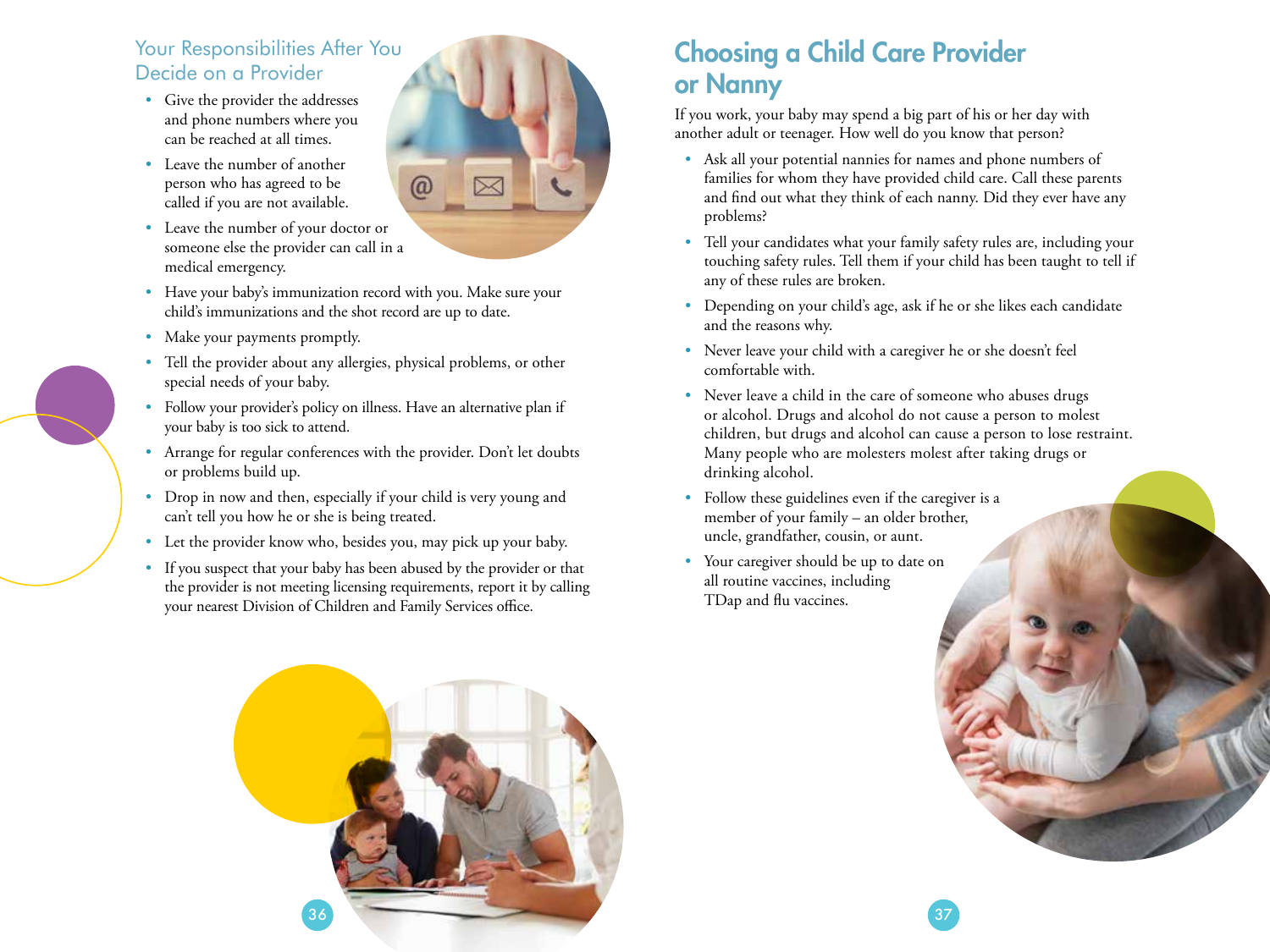## References for Infant Care & Parenting

You can search the web for the following helpful resources:

Baby 411: Clear Answers & Smart Advice For Your Baby's First Year, 7th Edition, Denise Fields and Ari Brown, M.D., 2015

Caring for Your Baby and Young Child: Birth to Age 5, 7th Edition American Academy of Pediatrics, Steven Shelov, Ed., 2018

Love and Logic Magic for Early Childhood: Practical Parenting from Birth to Six Years,

2nd Edition, Jim Fay and Charles Fay, 2015

New Mother's Guide to Breastfeeding, American Academy of Pediatrics, Joan Younger Meek, M.D. and Sherill Tippens, Third Edition, 2017

The Womanly Art of Breastfeeding, 9th Revised Edition, La Leche League International

Touchpoints: Birth to Three & Touchpoints: Three to Six, T. Berry Brazelton, M.D., revised with Joshua Sparrow, M.D., 2006

Your Baby's First Year, 4th Edition, American Academy of Pediatrics, Bantam Books, 2015

Your Child's Health: The Parents' One Stop Reference Guide to Symptoms,

Emergencies, Common Illnesses, Behavior and Healthy Development, Barton Schmitt, 2005

### Websites and Apps

aap.org (American Academy of Pediatrics) aapd.org/parents (American Academy of Pediatric Dentistry) bestforbabes.org (Breastfeeding support) thebump.com (Pregnancy and Breastfeeding support) cdc.org (Centers for Disease Control and Prevention) cdc.gov/vaccines (advice about immunizations) cdc.gov/travel (advice about travel abroad) centerforparentingeducation.org purplecrying.info (information on colic) kellymoms.com kelsey-seybold.com kidshealth.org onetoughjob.org safekids.com webmd.com womanshospital.com (breastfeeding education online) texaschildrenshospital.org firstdroplets.com Breastfeeding Solutions app by Nancy Mohrbacher LactMed app for medications

38 and the contract of the contract of the contract of the contract of the contract of the contract of the con

Breast Beginnings app for breastfeeding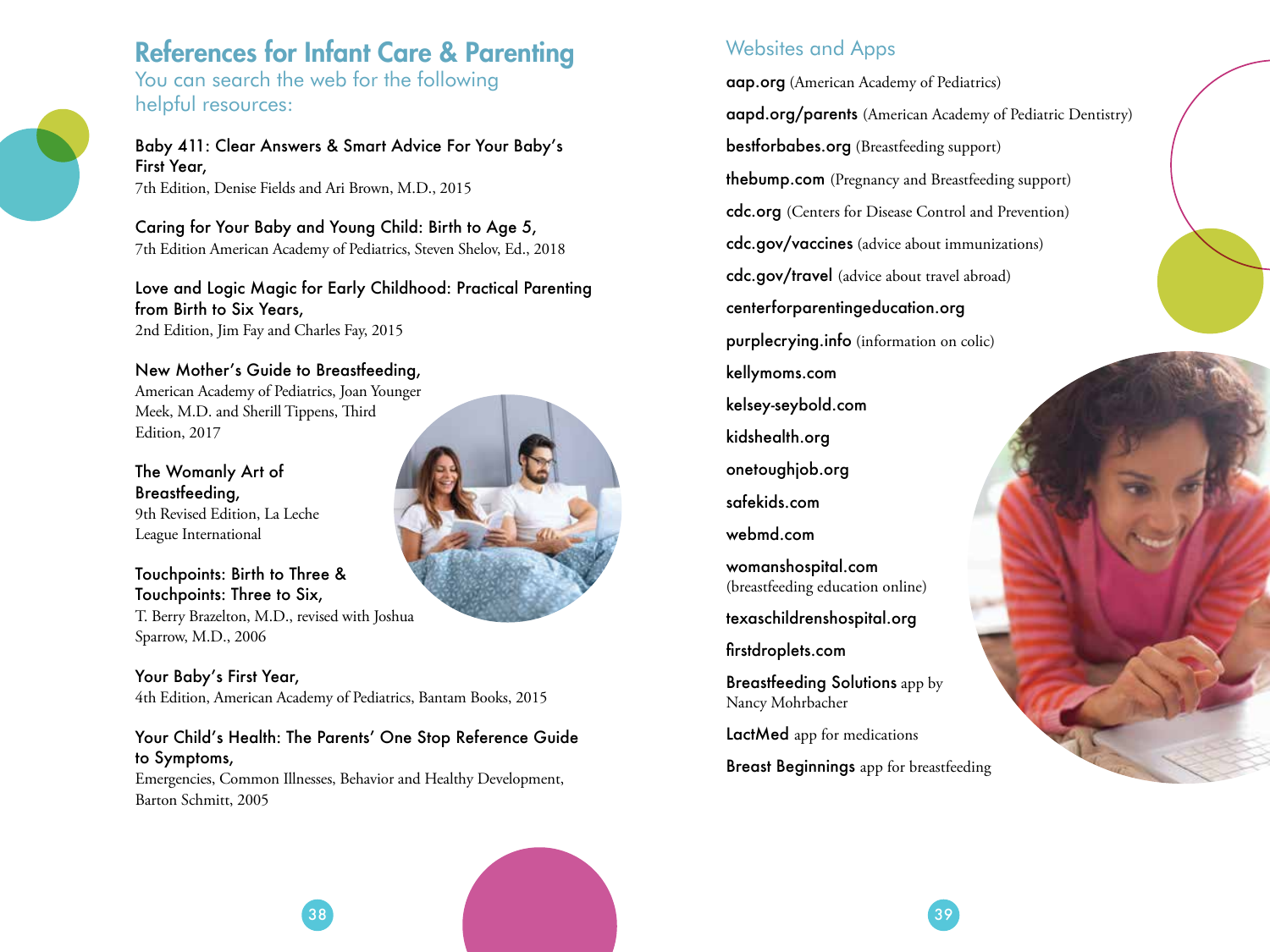## Schedule of Immunizations & Well Visits

Immunization requirements may change periodically. Please consult your baby's doctor for the latest immunization recommendations.



### Recommended Immunizations for Children From Birth Through 6 Years Old



## Vaccine Descriptions

HepB: protects against hepatitis B

DTap: a combined vaccine that protects against diphtheria, tetanus, and pertussis (whooping cough)

Hib: protects against Haemophilus influenzae type B

PCV: protects against pneumococcal disease

Polio: protects against polio; the vaccine is also known as IPV

RV: protects against infections caused by rotavirus

Influenza: protects against influenza (flu)

MMR: protects against measles, mumps, and rubella (German measles)

Varicella: protects against varicella, also known as chickenpox

HepA: protects against hepatitis A

The vaccine information above was provided by the U.S. Department of Health and Human Services Centers for Disease Control and Prevention.

## Important Reminders

Protect your infant: Everyone at home should get a flu vaccine, and all teens and adults need a TDap (pertussis) booster if they haven't yet had one.

- Babies usually need to go to the doctor for weight or jaundice checks one to three days after discharge and again at one to two weeks for an examination. Before being discharged from the hospital, make sure you know when the baby is due in the office. It is helpful for you to take birth information to your first visit.
- Call your doctor's office soon after birth to schedule the first office visits at one to two days after discharge from the hospital and  $7 - 14$ days of life. Repeat of the newborn screen blood test is state law. Your doctor will have it performed in the clinic.
- You can call the Kelsey-Seybold Clinic Contact Center 24/7 at 713-442-0000, or go to kelsey-seybold.com to schedule an appointment at any clinic. The After-Hours Nurse Hotline is available 365 days a year.
- Health insurance companies may require you to enroll your baby before a certain age (often 30 days). Check with your employer or insurance company.
- Sign up for ImmTrac, the Texas Immunization Registry, either during birth registration or at your first visit.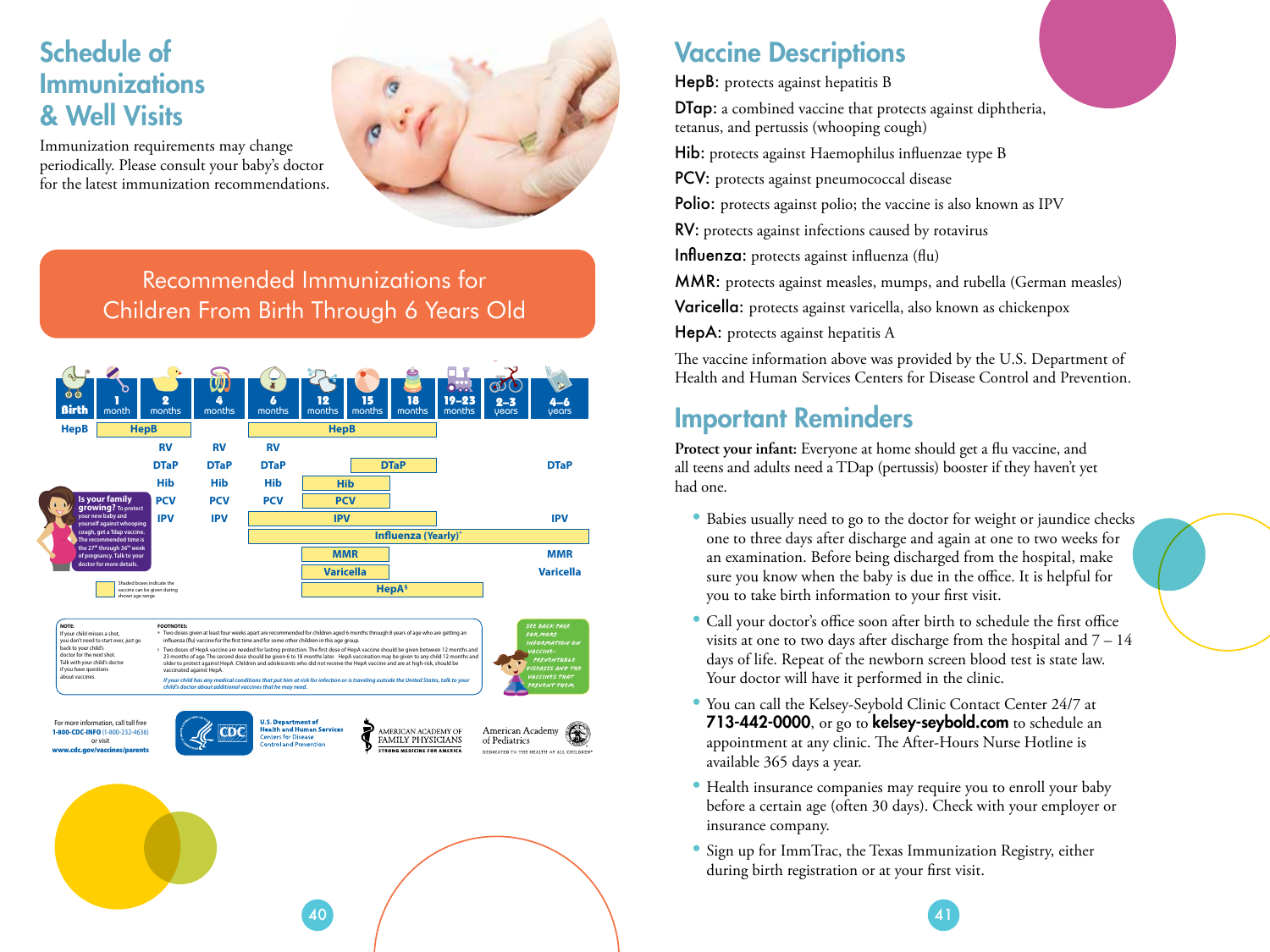## **Newborn Health Record**

| APGARS at $1 \& 5$ minutes: |                                                                                   |
|-----------------------------|-----------------------------------------------------------------------------------|
|                             |                                                                                   |
|                             |                                                                                   |
|                             |                                                                                   |
|                             |                                                                                   |
|                             | Hepatitis B Vaccine Given On: Heart Screening: __________________________________ |
|                             |                                                                                   |
|                             |                                                                                   |
|                             |                                                                                   |
|                             |                                                                                   |

One to two days after discharge from the hospital and  $7 - 14$  days of life, or sooner if baby<br>is yellow or not well or ifmom's milk isn't in by 3 days of life.

**Notes** 





<u> 1989 - Johann Barbara, martxa alemaniar argumento este alemaniar alemaniar alemaniar alemaniar alemaniar a</u>